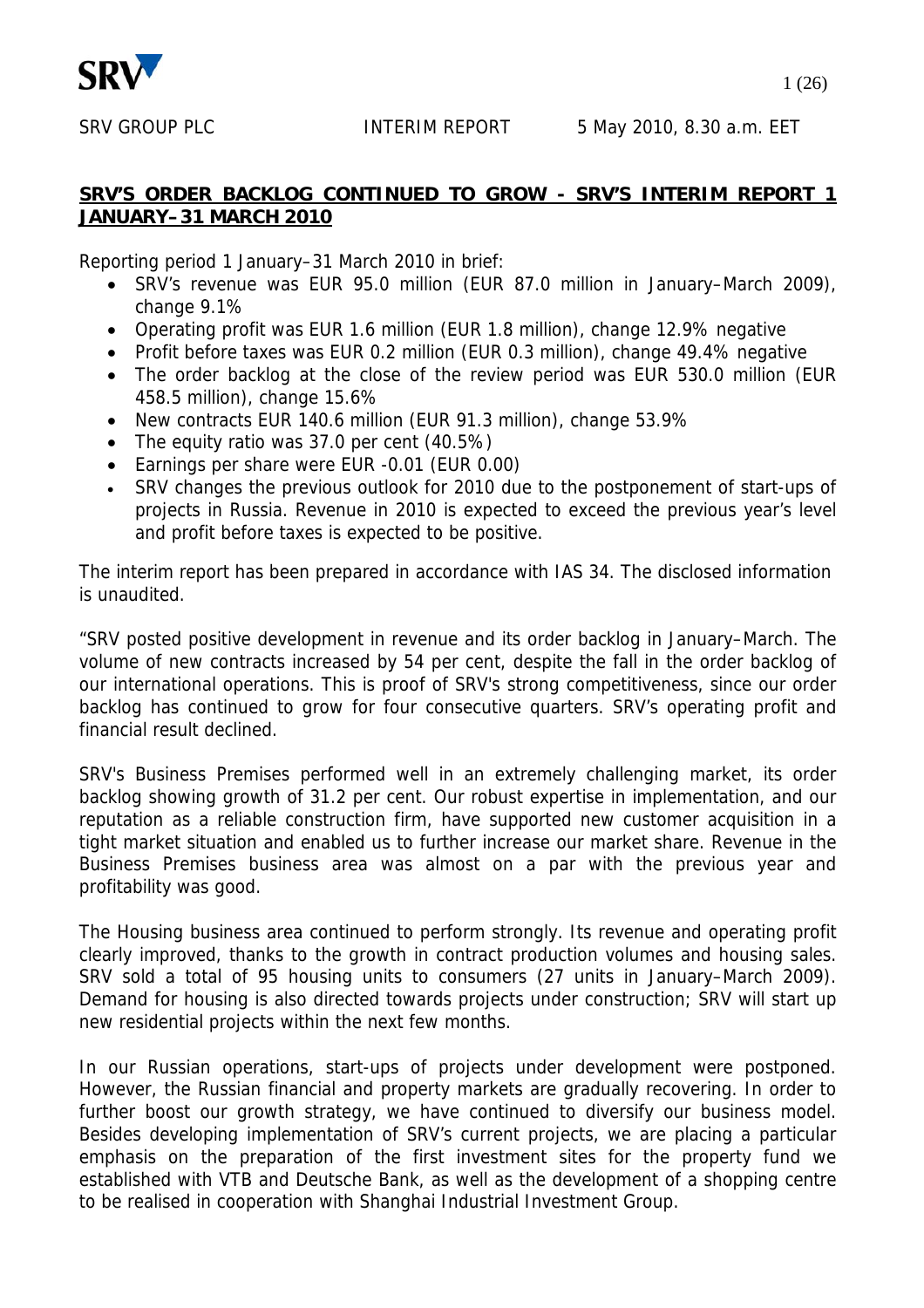

SRV's solvency and financial position have remained strong, supporting us in utilising our innovative project development know-how", says Hannu Linnoinen, CEO of SRV.

| <b>Group key figures</b>             | <b>IFRS</b><br>$1 - 3/$ | <b>IFRS</b><br>$1 - 3/$ | change,     | change, | <b>IFRS</b><br>$1 - 12/$ |
|--------------------------------------|-------------------------|-------------------------|-------------|---------|--------------------------|
| (EUR million)                        | 2010                    | 2009                    | <b>MEUR</b> | %       | 2009                     |
| Revenue                              | 95.0                    | 87.0                    | 8.0         | 9.1     | 390.5                    |
| Operating profit                     | 1.6                     | 1.8                     | $-0.2$      | $-12.9$ | 10.7                     |
| Financial income and expenses, total | $-1.4$                  | $-1.5$                  | 0.1         |         | $-4.2$                   |
| Profit before taxes                  | 0.2                     | 0.3                     | $-0.2$      | $-49.4$ | 6.5                      |
| Order backlog                        | 530.0                   | 458.5                   | 71.5        | 15.6    | 481.6                    |
| New agreements                       | 140.6                   | 91.3                    | 49.3        | 53.9    | 396.1                    |
| Operating profit, %                  | 1.6                     | 2.1                     |             |         | 2.7                      |
| Net profit, %                        | $-0.7$                  | $-0.1$                  |             |         | 0.7                      |
| Equity ratio, %                      | 37.0                    | 40.5                    |             |         | 41.3                     |
| Net interest bearing debt            | 199.8                   | 172.6                   |             |         | 179.9                    |
| Net gearing ratio, %                 | 132.3                   | 107.1                   |             |         | 109.8                    |
| Return on investment, $% ^{1}$       | 2.5                     | 2.8                     |             |         | 4.9                      |
| Return on equity, $% ^{1}$           | $-1.7$                  | $-0.2$                  |             |         | 1.8                      |
| Earnings per share, EUR              | $-0.01$                 | 0.00                    |             |         | 0.08                     |
| Equity per share, EUR                | 4.36                    | 4.40                    |             |         | 4.48                     |
| Weighted average number of shares    |                         |                         |             |         |                          |
| outstanding                          | 34.0                    | 36.2                    |             | $-6.2$  | 36.0                     |

1) In calculating the key ratio only the profit for the period has been annualised

Consolidated revenue was EUR 95.0 million (EUR 87.0 million in January–March 2009), of which Finland accounted for 98 per cent (93%) and Russia and the Baltic countries for 2 per cent (7%). Revenue in the Business Premises business area was EUR 54.7 million (EUR 54.8 million). Revenue in the Housing business area was EUR 38.3 million (EUR 26.6 million). Revenue in the International business area was EUR 2.0 million (EUR 5.6 million).

The Group's operating profit was EUR 1.6 million (EUR 1.8 million in January–March 2009). Operating profit margin was 1.6 per cent (2.1%). Operating profit in the Business Premises business area was EUR 4.3 million (EUR 5.9 million). Operating profit in the Housing business area was EUR 2.4 million (EUR -0.1 million). Operating loss in the International business area was EUR 3.9 million (operating loss of EUR -2.5 million).

The Group's profit before taxes was EUR 0.2 million (EUR 0.3 million in January–March 2009). The loss for the review period was EUR 0.7 million (a loss of EUR 0.1 million). Earnings per share were EUR -0.01 (EUR 0.00). Return on equity was -1.7 per cent (-0.2%) and return on investment was 2.5 per cent (2.8%).

The order backlog was EUR 530.0 million on 31 March 2010 (EUR 458.5 million on 31 March 2009).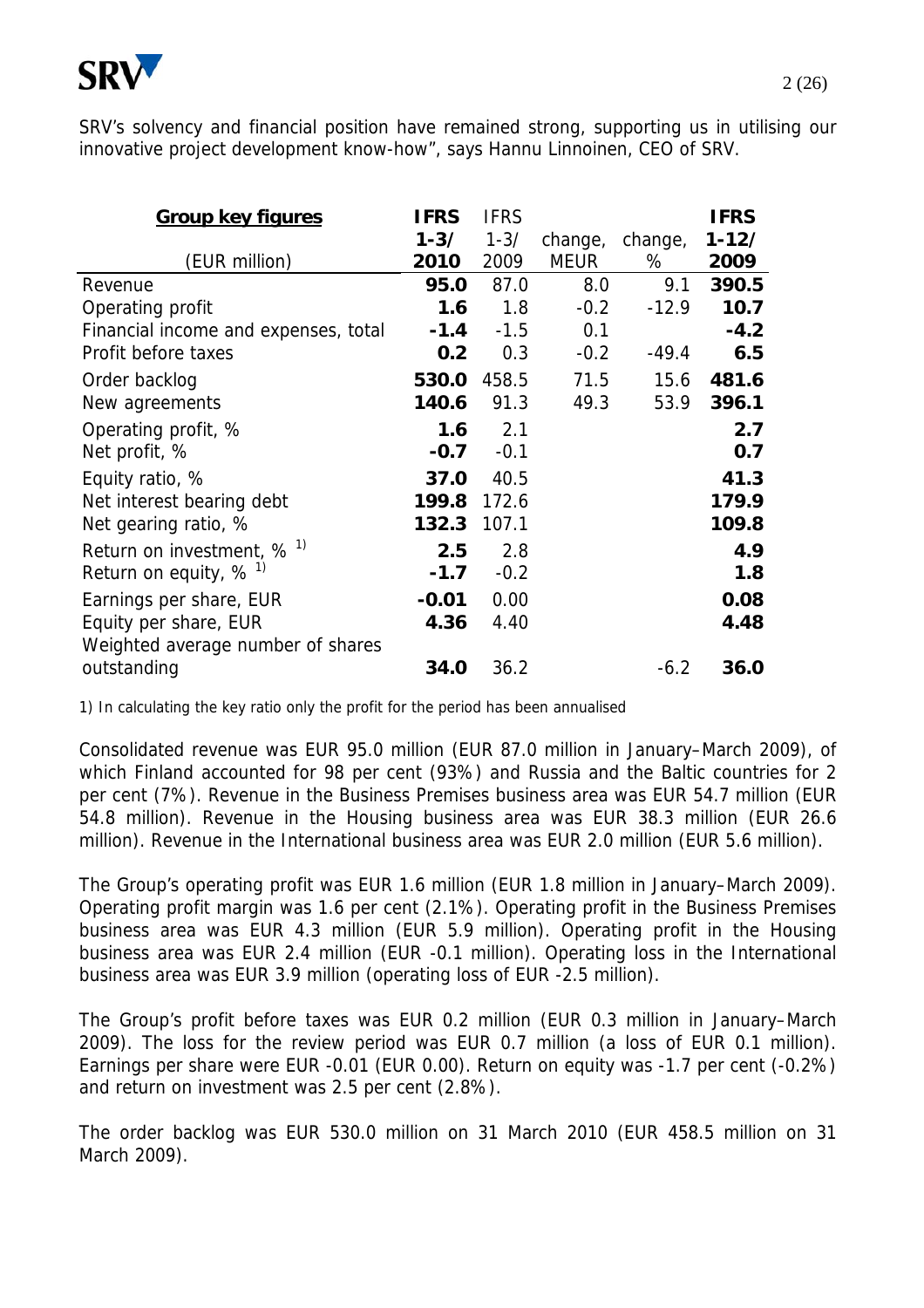

### **Key figures for the Segments**

| <b>Revenue</b><br>(EUR million)<br><b>Business Premises</b><br>Housing<br>International<br><b>Other Operations</b> |                         | <b>IFRS</b><br>$1 - 3/$<br>2010<br>54.7<br>38.3<br>2.0<br>2.5 | <b>IFRS</b><br>$1 - 3/$<br>2009<br>54.8<br>26.6<br>5.6<br>2.2 | change,<br><b>MEUR</b><br>$-0.1$<br>11.7<br>$-3.6$<br>0.3 | change,<br>%<br>$-0.2$<br>43.9<br>$-65.0$<br>14.8 | <b>IFRS</b><br>$1 - 12/$<br>2009<br>208.0<br>158.6<br>24.0<br>8.7 |
|--------------------------------------------------------------------------------------------------------------------|-------------------------|---------------------------------------------------------------|---------------------------------------------------------------|-----------------------------------------------------------|---------------------------------------------------|-------------------------------------------------------------------|
| Eliminations                                                                                                       |                         | $-2.5$<br>95.0                                                | $-2.2$<br>87.0                                                | $-0.3$<br>8.0                                             | 9.1                                               | $-8.8$<br>390.5                                                   |
| Group, total<br><b>Operating profit</b><br>(EUR million)                                                           |                         | <b>IFRS</b><br>$1 - 3/$<br>2010                               | <b>IFRS</b><br>$1 - 3/$<br>2009                               | change,<br><b>MEUR</b>                                    | change,<br>$\%$                                   | <b>IFRS</b><br>$1 - 12/$<br>2009                                  |
| <b>Business Premises</b><br>Housing<br>International<br><b>Other Operations</b><br>Eliminations<br>Group, total    |                         | 4.3<br>2.4<br>$-3.9$<br>$-1.2$<br>$-0.1$<br>1.6               | 5.9<br>$-0.1$<br>$-2.5$<br>$-1.6$<br>0.0<br>1.8               | $-1.6$<br>2.5<br>$-1.4$<br>0.4<br>$-0.1$<br>$-0.2$        | $-27.3$<br>$-12.9$                                | 18.0<br>5.4<br>$-7.7$<br>$-4.7$<br>$-0.3$<br>10.7                 |
| <b>Operating profit</b><br>(%)                                                                                     | <b>IFRS</b><br>1-3/2010 |                                                               | <b>IFRS</b><br>1-3/2009                                       | <b>IFRS</b><br>1-12/2010                                  |                                                   |                                                                   |
| <b>Business Premises</b><br>Housing<br>International<br>Group, total                                               | $-197.5$                | 7.9<br>6.3<br>1.6                                             | 10.8<br>$-0.4$<br>$-44.4$<br>2.1                              |                                                           | 8.6<br>3.4<br>$-32.1$<br>2.7                      |                                                                   |
| <b>Order backlog</b><br>(EUR million)                                                                              | <b>IFRS</b><br>31.3.10  | <b>IFRS</b><br>31.3.09                                        |                                                               | change,<br>meur                                           | change,<br>%                                      | <b>IFRS</b><br>12/2009                                            |
| <b>Business Premises</b><br>Housing<br>International                                                               | 331.7<br>174.3<br>24.0  |                                                               | 252.8<br>174.3<br>31.5                                        | 79.0<br>0.1<br>$-7.5$                                     | 31.2<br>0.0<br>$-24.0$                            | 255.3<br>201.7<br>24.6                                            |
| Group, total<br>- sold order backlog<br>- unsold order backlog                                                     | 530.0<br>389<br>141     |                                                               | 458.5<br>280<br>176                                           | 71.5                                                      | 15.6                                              | 481.6<br>317<br>165                                               |

## **Earnings trends of the Segments**

|                          | <b>IFRS</b> | <b>IFRS</b> |             |         | <b>IFRS</b> |
|--------------------------|-------------|-------------|-------------|---------|-------------|
| <b>Business Premises</b> | $1 - 3/$    | $1 - 3/$    | change,     | change, | $1 - 12/$   |
| (EUR million)            | 2010        | 2009        | <b>MEUR</b> | %       | 2009        |
| Revenue                  | 54.7        | 54.8        | $-0.1$      | $-0.2$  | 208.0       |
| <b>Operating profit</b>  | 4.3         | 5.9         | $-1.6$      | $-27.3$ | 18.0        |
| Operating profit, %      | 7.9         | 10.8        |             |         | 8.6         |
| Order backlog            | 331.7       | 252.8       | 79.N        | 31.2    | 255.3       |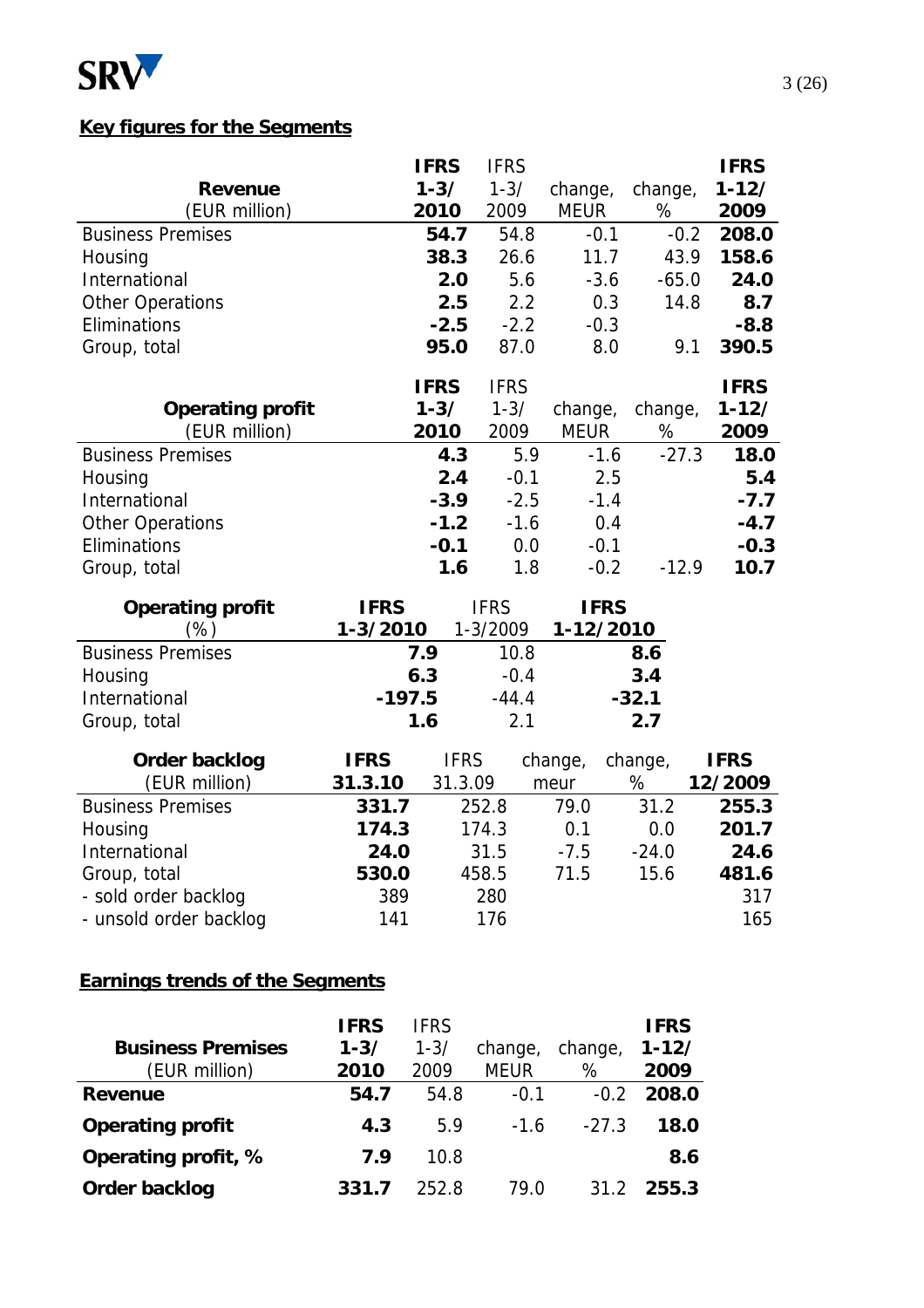

The Business Premises business area comprises SRV Toimitilat Oy's retail, office, logistics and rock construction operations and property development.

Revenue in the Business Premises business area was EUR 54.7 million (EUR 54.8 million). Operating profit was EUR 4.3 million (EUR 5.9 million), generating an operating profit margin of 7.9 per cent (10.8%). The order backlog grew by 31.2 per cent, to EUR 331.7 million (EUR 252.8 million).

Among the projects completed during the review period were the first phase of Malmi Hospital in Helsinki, including underground technical facilities and soil improvement work in the area, the renovation of Kiinteistö Oy Niittymäentie 7 for Ilmarinen Mutual Pension Insurance Company in Espoo, alteration and renovation works in the mail sorting department of Itella's postal centre in Pasila, Helsinki, and repair works on the second stage of the University of Helsinki's Metsätalo Building in Unioninkatu, Helsinki.

In January, SRV signed a contract for the construction of the spa hotel Holiday Club Saimaa in Lappeenranta. In addition to the hotel, the contract includes an aqua park with a wellness area, a restaurant world and a multifunction ice arena. The spa hotel will be completed in the summer of 2011. In January, SRV and the Finnish Fair Corporation signed a contract for the heightening of the Helsinki Fair Centre's car park, expanding it by approximately 1,200 new parking spaces. The project will be completed by the end of 2010.

In February, Citycon Oyj chose SRV as its project management contractor for the construction and renovation of Espoontori shopping centre. The total floor area of the project is about 18,600 square metres and the renovation will be completed by December 2010. In February, SRV and Helsinki University Premises and Property Services signed a project management contract on the construction and renovation of the Kaisa-talo building, a shopping centre in Kaisaniemenkatu, Helsinki, which will be converted into the University's central campus library. This 30,740 square metre project will be completed by 1 May 2012.

During the review period, contracts were also signed for the construction of new car service and repair premises for ScanAuto in Hämeenlinna, the renovation of the premises of the European Chemicals Agency in Annankatu, Helsinki, and the renovation of the Jyväskylä Forum shopping centre owned by Citycon Oyj. Moreover, SRV signed a contract with the City of Hyvinkää on the construction of new premises for town hall in the Old Wool Factory.

|                         | <b>IFRS</b> | <b>IFRS</b> |             |         | <b>IFRS</b> |
|-------------------------|-------------|-------------|-------------|---------|-------------|
| <b>Housing</b>          | $1 - 3/$    | $1 - 3/$    | change,     | change, | $1 - 12/$   |
| (EUR million)           | 2010        | 2009        | <b>MEUR</b> | %       | 2009        |
| <b>Revenue</b>          | 38.3        | 26.6        | 11.7        | 43.9    | 158.6       |
| <b>Operating profit</b> | 2.4         | $-0.1$      | 2.5         |         | 5.4         |
| Operating profit, %     | 6.3         | $-0.4$      |             |         | 3.4         |
| Order backlog           | 174.3       | 174.3       | 0.1         |         | 201.7       |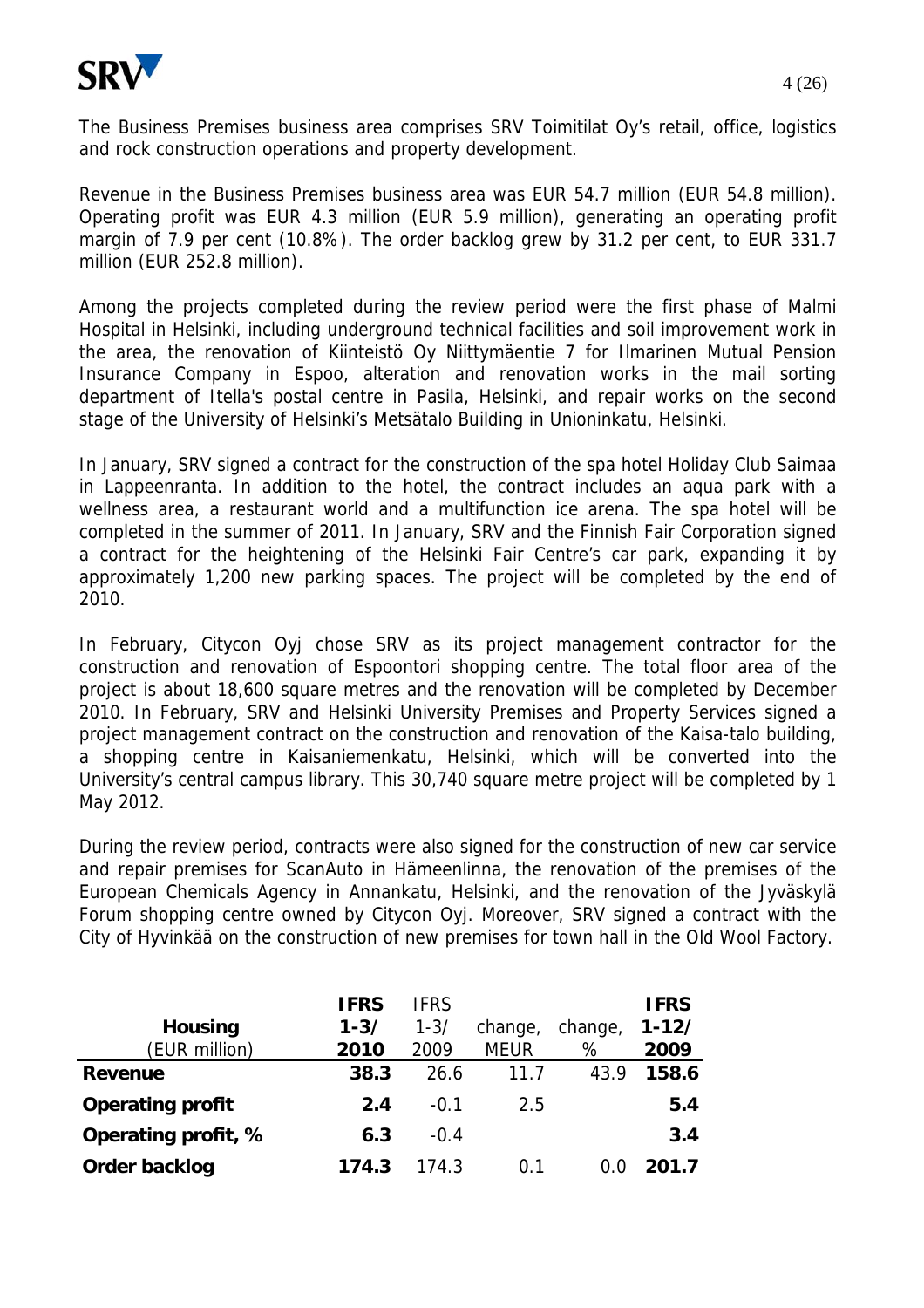

The Housing business area comprises housing construction in the Helsinki Metropolitan Area and the neighbouring municipalities, in addition to regional business operations. Besides housing, regional business operations include commercial, business premises and logistics construction projects.

Revenue in the Housing business area amounted to EUR 38.3 million (EUR 26.6 million) in the review period and operating profit was EUR 2.4 million (EUR -0.1 million). This growth in revenue and operating profit was attributable to the pickup in housing sales as well as the expansion of contract operation volumes. The order backlog was EUR 174.3 million (EUR 174.3 million).

During the review period, we signed three negotiated contracts worth EUR 12.7 million with external clients. A contract was signed with Scan-Auto, for the construction of a Scania centre in Oulu, for servicing large vehicles. In March, SRV completed a Scania centre in Jyväskylä. Moreover, we signed a contract with YH-Asumisoikeus Länsi Oy for the construction of 28 right-of-occupancy flats in the Vatiala district in Kangasala. These terraced houses will be completed in April 2011. In Ylöjärvi, SRV will build two blocks of flats housing a total of 40 residential units for AVO Vuokratalot Oy.

SRV has several developer contracting housing projects in the pre-marketing phase, on the basis of which the company has already decided to start the construction of 78 housing units in the Matinkylä district in Espoo and 26 housing units in the centre of Kaarina. Since these projects not yet reached the readiness stage required for sales under the RS system, they were not included in the reported order backlog.

During the review period, 95 (27) developer contracting units were sold. In addition to completed units, demand was also directed at projects under construction. At the end of the period, 247 (211) residential units were being constructed, 169 (180) of which had not been sold. There were 138 (156) completed but unsold units, 32 of which were rented at the period-end. A total of 16 (58) developer contracting residential units were completed during the review period. Based on the current completion schedules, SRV estimates that a total of 116 developer contracting residential units will be completed by the end of 2010.

| Developer contracting housing    | $1 - 3/$ | $1 - 3/$ | change, | $1 - 12/$ |
|----------------------------------|----------|----------|---------|-----------|
| production in Finland            | 2010     | 2009     | units   | 2009      |
| Start-ups                        | O        | 4        | -4      | 251       |
| Sold                             | 95       | 27       | 68      | 207       |
| Completed                        | 16       | 58       | $-42$   | 252       |
| Completed and unsold $1$         | 138      | 156      | $-18$   | 171       |
| Under construction <sup>1)</sup> | 247      | 211      | 36      | 263       |
| - of which unsold                | 169      | 180      | $-11$   | 231       |
| 1) at the end of the period      |          |          |         |           |

Major projects under construction included the S-Group's Kodin Terra hardware and home decor department store and ABC service station in the Kolmenkulma business estate in Nokia, to be completed in late spring 2010. The most important residential projects under construction included a high-rise project of 74 apartments for Sato in the Vallikallio district of Espoo as well as the developer contracting projects Musketööri in the Kartanonkoski district of Vantaa (88 units) and Vantaan Martti in the Martinlaakso district of Vantaa.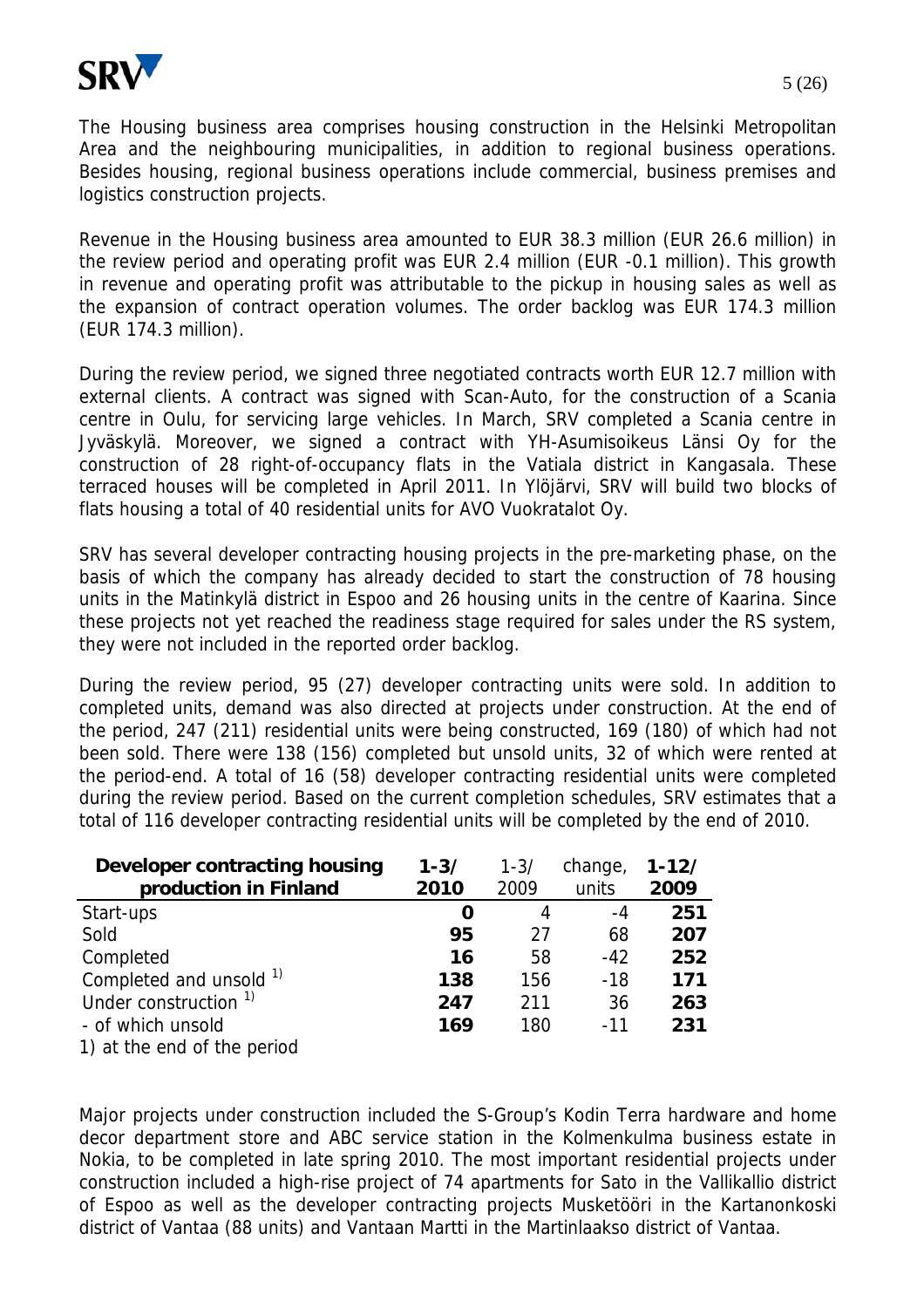

|                                 | <b>IFRS</b> | <b>IFRS</b> |             |         | <b>IFRS</b> |
|---------------------------------|-------------|-------------|-------------|---------|-------------|
| <b>International Operations</b> | $1 - 3/$    | $1 - 3/$    | change,     | change, | $1 - 12/$   |
| (EUR million)                   | 2010        | 2009        | <b>MEUR</b> | %       | 2009        |
| <b>Revenue</b>                  | 2.0         | 5.6         | $-3.6$      | $-65.0$ | 24.0        |
| <b>Operating profit</b>         | $-3.9$      | $-2.5$      | $-1.4$      |         | $-7.7$      |
| Operating profit, %             | $-197.5$    | $-44.4$     |             |         | $-32.1$     |
| Order backlog                   | 24.0        | 31.5        | $-7.5$      | $-24.0$ | 24.6        |

International Operations comprises the business activities of the SRV International subgroup in Russia and the Baltic countries.

Revenue in the International business area was EUR 2.0 million (EUR 5.6 million). The lower revenue was due to the small number of projects under construction. Operating loss was EUR 3.9 million (a loss of EUR 2.5 million). In addition to the small number of projects under construction, operating profit was affected by the development costs of developer contracting projects and the fixed costs of business operations. Furthermore, a cost increase provision of EUR 1.9 million was made. The order backlog was EUR 24.0 million (EUR 31.5 million).

#### **Russia**

The leasing of the Etmia II office and parking facility project in the heart of Moscow was continued, with 26 per cent of the facilities leased by the end of the review period. SRV's role in the project is to act as the project management contractor and as co-owner with a 50 per cent stake.

In the Moscow area, construction of the electrical connection for the Mytischi shopping centre project, which has been developed by SRV, will be completed during the summer of 2010. A building permit for this project was obtained already in the summer of 2009. The majority owner of the project is the Finnish real estate investment company Vicus, with a 75 per cent stake. The final investment decisions will be made after the financing of the project and negotiations with the tenants have been concluded. SRV owns 25 per cent of the shopping centre project and its total investments amount to about EUR 7.7 million.

At the Sheremetyevo airport in Moscow, SRV began the renovation of the old Aeroport hotel. This hotel, which will move under the Park Inn brand, is a continuation of the cooperation SRV initiated in St. Petersburg with the hotel owner, Wenaas Group.

SRV continued the development of the roughly 8.5 hectare land area in St Petersburg. The plans include the construction of office and retail space, as well as hotel, restaurant and entertainment premises. Moreover, facilities will be built for the IBI University. In January 2010, the Urban Planning and Architectural Committee of St. Petersburg approved SRV's concept for this 600,000 square metre project, and site planning for phase I is about to begin. SRV has invested about EUR 50 million in land and properties in this area; further investment in land acquisition is estimated at EUR 10 million. At the moment, SRV owns 87.5 per cent of the project, but its ownership will decline to 77.5 per cent when all landowning arrangements have been completed according to the cooperation contract.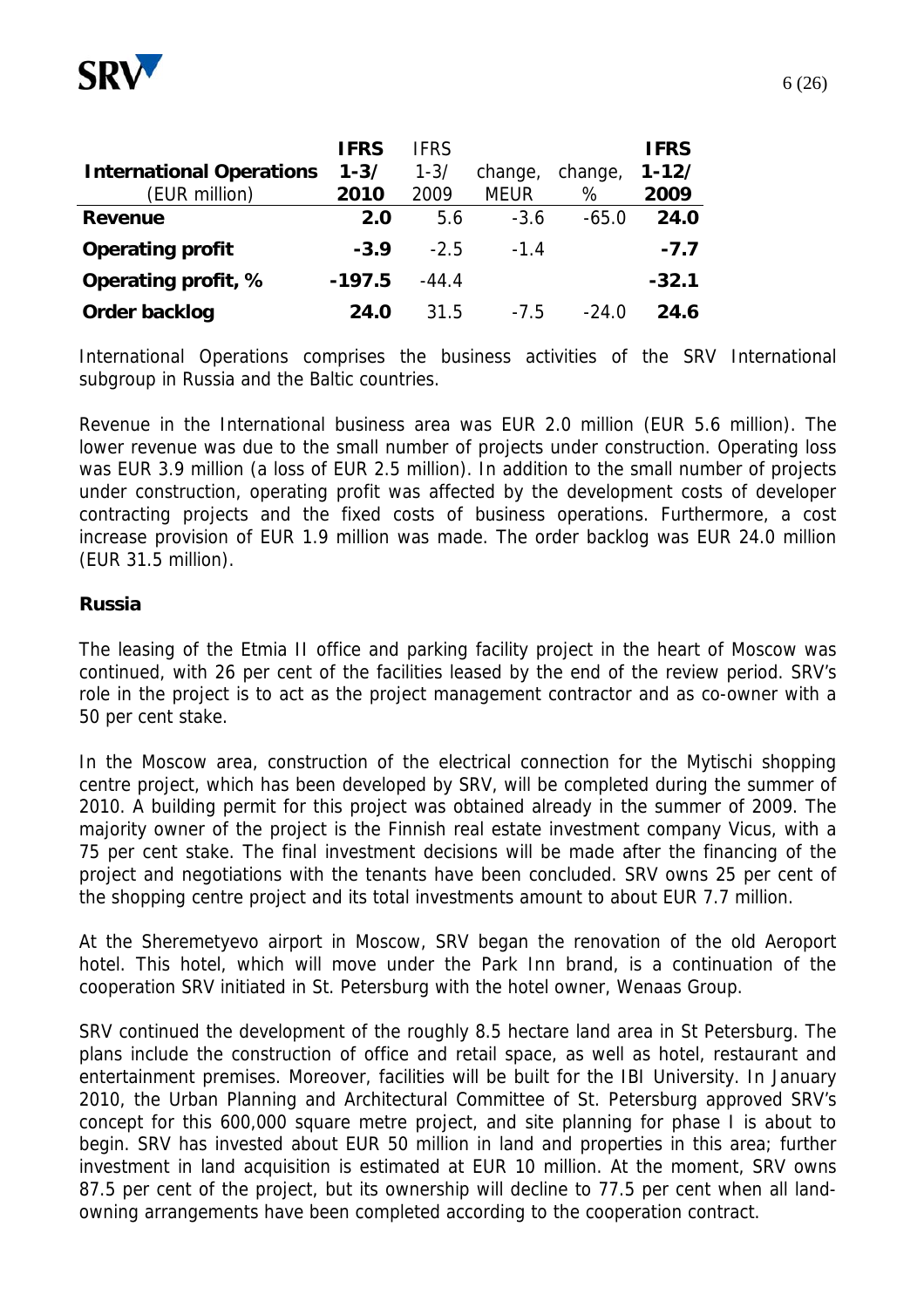

The development of the Eurograd logistics area in St Petersburg continued. SRV has 49 per cent ownership of the Russian company that possesses a plot of 24.9 hectares located north of St. Petersburg, in the immediate vicinity of the Ring Road. Over 100,000 square metres of logistics facilities are planned for the site, in several stages during the next few years. The zoning of the area for logistics has been completed.

In the city of Vyborg, the intensified marketing campaign for the apartments in the Papula residential area will continue until the summer. A total of 6 housing units have been sold while 32 units remained unsold at the end of the period.

In January−March, SRV had a particular focus on the analysis and clarification of the investment sites of VTBC-DB Real Estate Partners I in Moscow and St. Petersburg. The fund primarily invests in the construction of offices, commercial premises, hotels and upscale housing in Moscow and St. Petersburg.

SRV's share of the investment commitments in the first phase is EUR 20 million. The other investors involved in the fund are VTB Capital and Deutsche Bank and the Finnish pension insurance companies Ilmarinen and Etera. VTB Capital and Deutsche Bank act in partnership as the sponsor and general partner of the fund. Their tasks include identifying investments and arranging financing for the projects. SRV acts both as an investor and project management contractor with respect to the fund, through which it expects to receive at least EUR 200 million worth of construction contracts.

During the period, SRV signed a joint stock company shareholder agreement with Shanghai Industrial Investment Group for the construction of a shopping mall in the Baltic Pearl area of St. Petersburg. SRV will be responsible for the development and construction of the project and initiate the required concept design, market research and external financing arrangements. The construction of the shopping centre will move ahead if a final investment decision is made by 31 December, 2010. The shopping centre is part of a Baltic Pearl development project in which Baltic Pearl CJSC will use a land area of over 205 hectares, located south-west of central St. Petersburg, for development. This project is China's largest international investment project, apart from oil and natural gas investments.

### **Baltic countries**

Volumes in the Baltic business operation were low. In Estonia, 4 (0) residential units were sold during the period and, all in all, there were 27 (41) completed but unsold units at the end of the period. In Estonia, a cost increase provision of EUR 1.3 million was made. In Latvia, the number of staff was adjusted to the market situation.

Due to a delay in the financing of a construction contract between SRV and the International School of Latvia, the project start-up has been postponed to the end of 2010.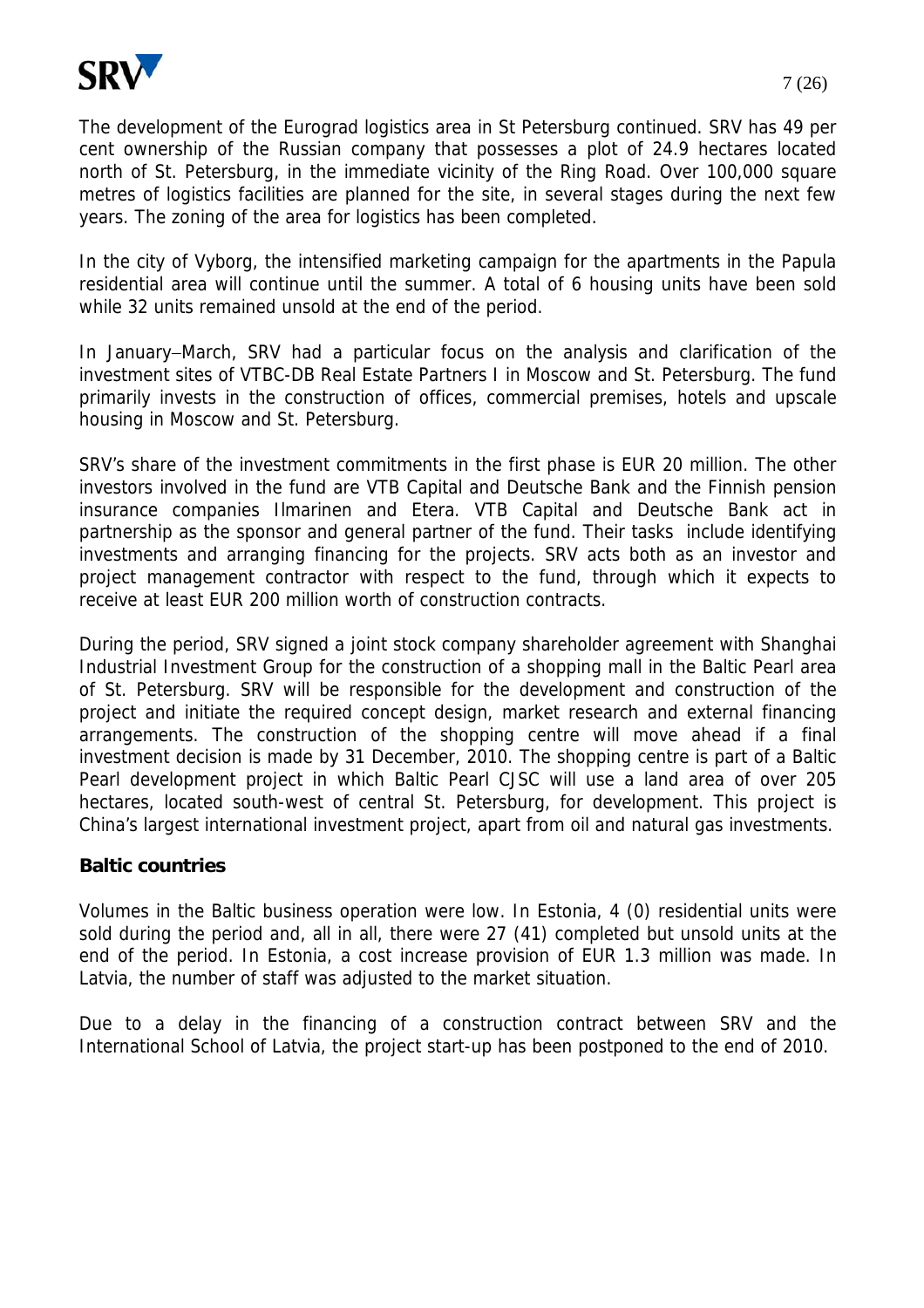

|                         | <b>IFRS</b> | <b>IFRS</b> |                 |      | <b>IFRS</b> |
|-------------------------|-------------|-------------|-----------------|------|-------------|
| <b>Other Operations</b> | $1 - 3/$    | $1 - 3/$    | change, change, |      | $1 - 12/$   |
| (EUR million)           | 2010        | 2009        | MEUR            | ℅    | 2009        |
| Revenue                 | 2.5         | 22          | 0 3             | 14.8 | 8.7         |
| <b>Operating profit</b> | $-1.2$      | $-16$       | በ 4             |      | $-4.7$      |

Other Operations comprise mainly the SRV Group Plc and SRV Kalusto Oy businesses.

The revenue of Other Operations during the review period was EUR 2.5 million (EUR 2.2 million) and operating loss was EUR 1.2 million (a loss of EUR 1.6 million). This favourable development in revenue and operating profit was attributable to higher operation volumes.

#### **Financing and financial position**

Net operational cash flow was EUR -7.1 million (EUR -0.8 million in January-March 2009). The weakening of the cash flow during the review period was attributed to the increase of inventories. The group's inventories were EUR 303.9 million (EUR 307.5 million), the share of land areas and plot-owning companies being EUR 165.9 million (EUR 144.2 million). The Group's invested capital amounted to EUR 356.9 million (EUR 342.3 million).

At the end of the review period, the Group's financing reserves were EUR 88.8 million, of which the Group's cash assets amounted to EUR 6.6 million and committed undrawn financing reserves amounted to EUR 82.2 million. Undrawn housing corporate loans related to RS projects totalled EUR 39.4 million. The Group's net interest-bearing liabilities were EUR 199.8 million on 31 March 2010 (EUR 172.6 million). Net financing expenses totalled EUR 1.4 million (EUR 1.5 million).

Investments in SRV's developer contracting housing projects in Finland consonant with the RS-system, including completed, unsold projects, total around EUR 71.1 million. SRV estimates that the completion of these projects requires another EUR 26.4 million. Investments in business premise projects in Finland amount to EUR 25.6 million. Investments in international developer contracting projects amount to about EUR 44.5 million, of which EUR 1.8 million relates to unsold residential projects in Estonia, EUR 3.4 million to an unsold housing project in Vyborg and EUR 39.3 million to the Etmia office project and Mytischi shopping centre project.

Equity ratio was 37.0 per cent (40.5%). The change in the equity ratio and net liabilities was affected by the EUR 8.5 million derivative agreement signed by SRV with Nordea Bank Ab for 1,909,483 SRV Group Plc's shares which are considered equal to treasury shares held by the company (an impact of approximately 2.1 percentage points) as well as the increase in receivables. The Group's shareholders' equity totalled EUR 150.4 million (EUR 161.2 million on 31 March 2009). The return on investment was 2.5 per cent (2.8%) and the return on equity was -1.7 per cent (-0.2%).

#### **Investments**

The Group's investments totalled EUR 0.5 million (EUR 0.1 million) and were mainly related to the acquisition of machinery and equipment.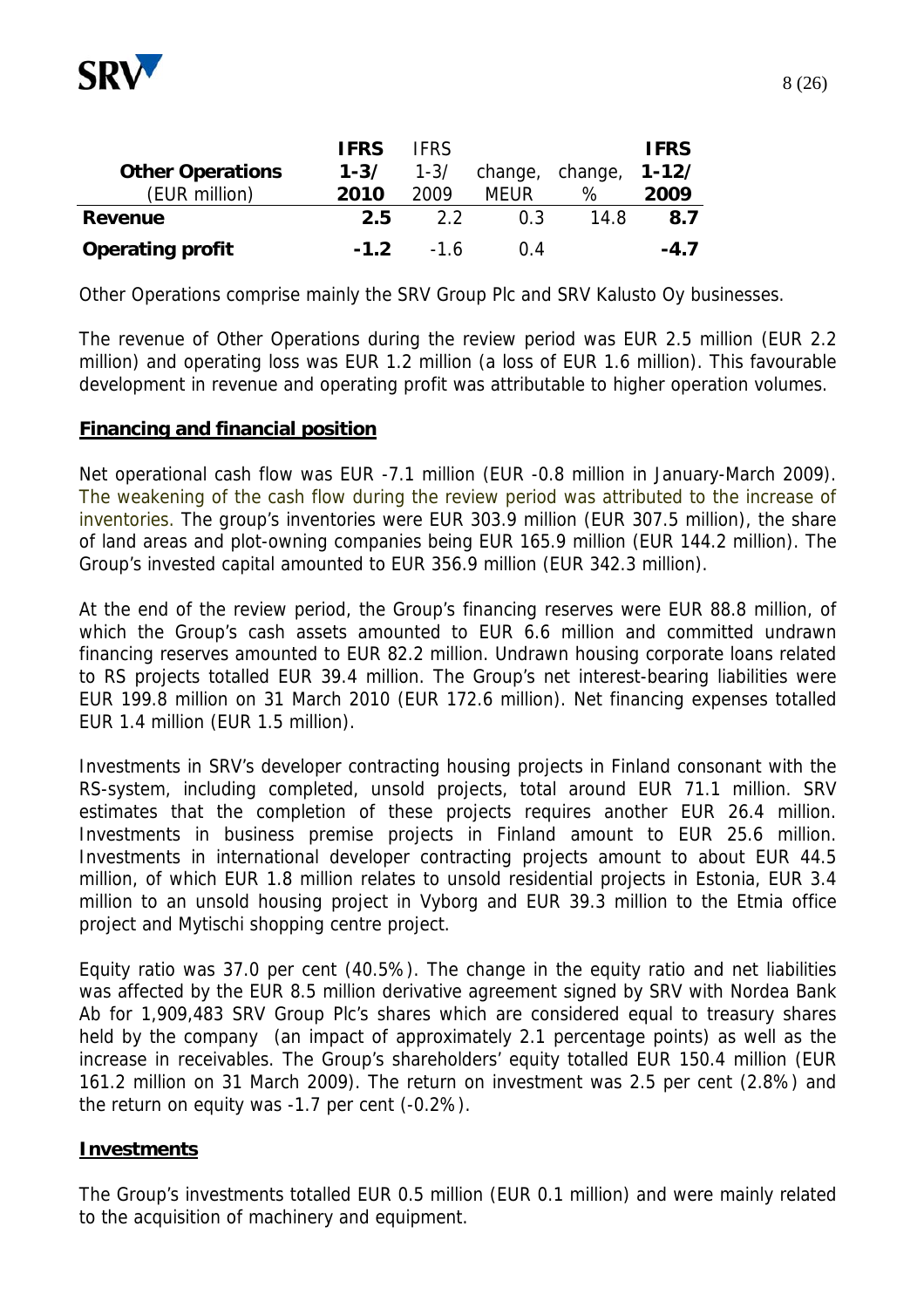

| <b>Land reserve</b>                                                                         | <b>Business</b>   |                | <b>International</b> |              |  |  |  |
|---------------------------------------------------------------------------------------------|-------------------|----------------|----------------------|--------------|--|--|--|
| 31.3.2010                                                                                   | <b>Operations</b> | <b>Housing</b> | <b>Operations</b>    | <b>Total</b> |  |  |  |
| Unbuilt land areas and land acquisition commitments                                         |                   |                |                      |              |  |  |  |
| Building rights <sup>*</sup> , $m^2$                                                        | 199 000           | 279 000        | 842 000              | 1 320 000    |  |  |  |
| <b>Land development</b>                                                                     |                   |                |                      |              |  |  |  |
| agreements                                                                                  |                   |                |                      |              |  |  |  |
| Building rights <sup>*</sup> , $m^2$                                                        | 491 000           | 309 000        | 117 000              | 917 000      |  |  |  |
| * Building rights also include the estimated building rights/construction volume of unzoned |                   |                |                      |              |  |  |  |
| land reserves and land areas covered by agreements in projects that are wholly or partly    |                   |                |                      |              |  |  |  |
| owned by SRV                                                                                |                   |                |                      |              |  |  |  |

During the review period, SRV bought a total of 10,000 square metres of building rights in the Matinkylä district from the city of Espoo. Furthermore, the company has agreed with the city of Espoo on the purchase of 4,000 square metres in Matinkylä. SRV bought 7,000 square metres of building rights in the Kaarela area in the district of Kannelmäki in Helsinki. Moreover, the lease of 12,000 square metres of building rights in a HITAS project in the Arabianranta district of Helsinki has been transferred from VVO to SRV.

#### **Group structure**

SRV is Finland's leading project management contractor that builds and develops commercial and business premises, residential units as well as infrastructure and logistics projects. Apart from Finland, the company operates in Russia and the Baltic countries. SRV Group Plc, the Group's parent company, is responsible for the Group's management, treasury, finance and administrative functions. The Property Development and Building Systems units support and serve all of the Group's business operations.

SRV's business areas are Business Premises, Housing, International Operations, and Other Operations. The Business Premises business area comprises the operations of SRV Toimitilat Oy. Housing comprises the operations of SRV Asunnot Oy and the regional subsidiaries. International Operations comprises the business activities of the SRV International subgroup in Russia and the Baltic countries. Other Operations consist primarily of the SRV Group Plc and SRV Kalusto Oy businesses.

#### **Personnel**

SRV had an average payroll of 773 (815) employees, of whom 534 (579) were white-collar. The parent company had an average staff of 46 (62) white-collar employees. At the close of the review period, the Group had 786 (784) employees, of whom 45 (58) were employed by the parent company. An average of 19 per cent (17) of the employees work in subsidiaries and representative offices abroad.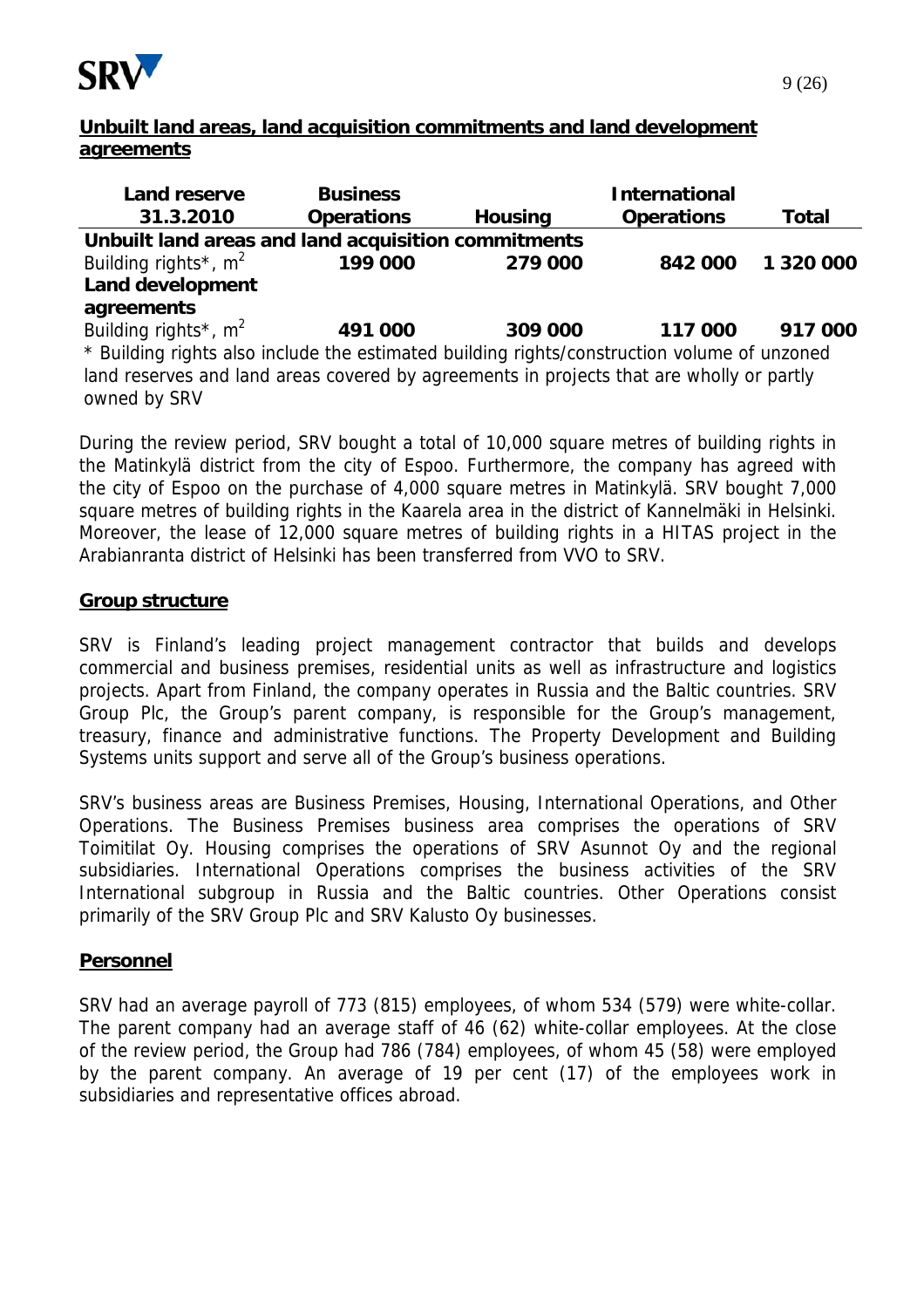

| Personnel by business area | 31.3.2009 | 31.3.2009 | Share of Group<br>personnel,<br>31.3.2010, % |
|----------------------------|-----------|-----------|----------------------------------------------|
| <b>Business Premises</b>   | 306       | 287       | 38,9                                         |
| Housing                    | 215       | 233       | 27,4                                         |
| International              | 183       | 175       | 23,3                                         |
| <b>Other Operations</b>    | 82        | 89        | 10,4                                         |
| Group, total               | 786       | 784       | 100,0                                        |

The share-based incentive plan for 2010 includes about 70 employees and the reward is based mainly on consolidated and partly on business area performance. The rewards to be paid for the earning period 2010 correspond to the total maximum of 240,000 SRV Group Plc shares plus a corresponding sum of money paid for tax withholding purposes.

#### **Outlook for construction**

The recovery of the world economy has been slow and unstable. The situation continues to be challenging in the property and construction markets. Expectations for increases in interest rates have been postponed in Europe and the United States. The Finnish economy is expected to grow by 1–2 per cent in 2010.

The total number of building permits saw an upward trend at the beginning of the review period. There has been some upward pressure on construction costs. Unemployment in construction continues to increase, but at a decelerating pace.

Strong consumer confidence in the housing markets, and the low interest level have increased demand, prompting a larger number of new start-ups in developer contracting housing projects. Weak employment trends will have a negative short-term effect on the housing markets. Meanwhile, in the longer term, trends such as migration to population growth centres and the smaller size of household dwelling units will increase the need for housing construction.

New start-ups in commercial and office construction continued to decrease during the period. Vacancy rates in office premises in particular have reached a high level and construction is slow. The near future outlook for commercial and logistics construction is somewhat better.

The slight growth in renovations is expected to continue in 2010. The outlook for civil engineering has weakened despite government support measures.

The economic situation in the Baltic countries has remained weak. In Estonia, Latvia and Lithuania, the decline in total production is expected to continue in 2010, although at a decelerating pace. Construction and the property markets are extremely slow. In the short term, the economic situation in the Baltic countries will continue to be difficult.

The Russian economy continues to be challenging. On the other hand, the Russian national economy has nevertheless revived due to rising oil prices, inflation has abated and interest rates have declined while the scarce availability of financing limits growth opportunities. In 2010, Russia's total production is expected to grow by 4–-6 per cent.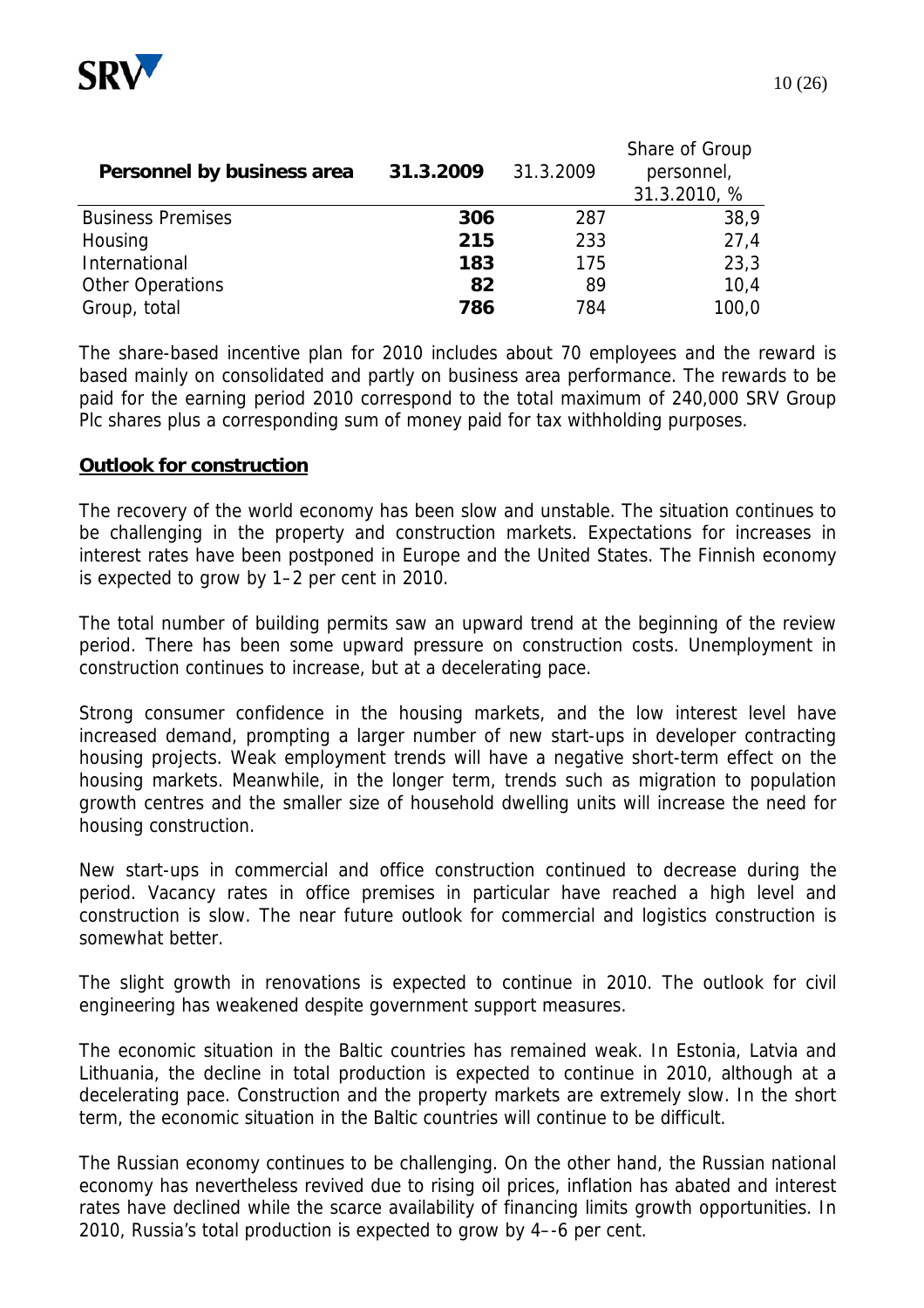

#### **Risks, risk management and corporate governance**

General economic trends and changes in customers' operating environments have an immediate effect on the construction and property markets. A change in the general interest level has a direct impact on both SRV's cash flow from operating activities and financing costs. While the general economic trend is upward, demand for property investments has remained weak. Interest rates are low but, compared to pre-recession times, the availability of credit from banks is lower and loan margins are clearly higher. The global financial crisis is making it more difficult for SRV's clients to obtain financing and is hampering the functioning of the property markets. Property values face pressures and the number of property transactions and, in particular, new large-scale project start-ups have decreased due to difficulties in securing financing. The financial crisis adds SRV's risk to be forced to tie up capital in projects longer than intended.

SRV's revenue is generated by construction projects, and the company's result depends on the profitability of individual projects as well as their progress. Fierce competition for new orders in the construction sector may affect the volume and profitability of SRV's new order backlog. In developer contracting projects, recognition of revenue is based mainly on the Completed Contract method. Revenue recognition depends on the percentage of sold premises in delivered projects. Project sales are affected by factors such as the availability of financing for the buyer and occupancy rate. When sales are delayed, the recognition of revenue and operating profit is delayed correspondingly. Postponed start-ups of developer contracting projects increase the level of development expenses, which are recorded as costs. The slowdown in housing sales will increase sales and marketing costs and interest expenses in developer contracting housing production. After a rapid decline, housing sales have recovered in Finland while remaining virtually at a standstill in Estonia.

Construction is subject to significant cost risks relating to subcontracting and deliveries, and the control of these underlines the need for long-term planning. A weak economic cycle also increases financial risks relating to subcontractors. SRV's contracting model requires skilled and competent personnel. Warranty and liability obligations related to construction can span up to ten years. At present, the decline in construction costs has ended, with some of these costs experiencing upward pressure.

Besides land acquisition risks, property projects face other challenges, such as those related to the outcome of zoning, soil conditions, financing, commercialisation of projects, partners, and the geographical location and type of project. In accordance with its strategy, SRV has focused on developer contracting projects and has increased its land acquisition in Finland and Russia in particular. The crisis in the international financial market has substantially weakened the availability of financing in property projects for property development and investments. It has also put project start-ups on hold.

The financial risks connected with SRV's operations are interest rate, currency, liquidity and contractual party risks, which are discussed in more detail in the Notes to the 2009 Financial Statements. Currency risks are divided into transaction risks and translation risks. Transaction risks are related to currency-denominated business and financing cash flows. Translation risks encompass investments made in foreign subsidiaries, the accounting effects of which are recorded in the translation differences of equity in the consolidated figures.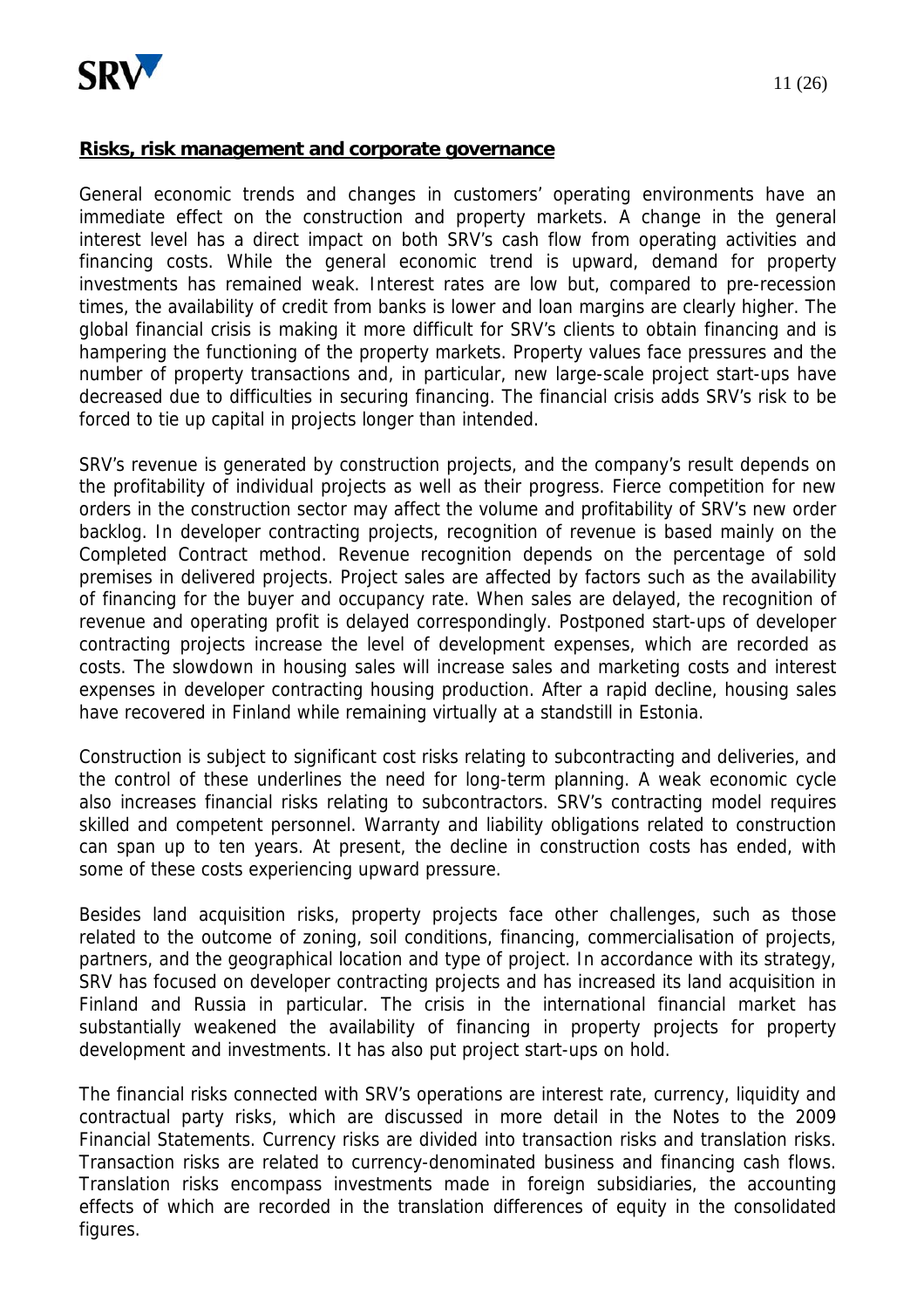

Liquidity risks may have an effect on the Group's earnings and cash flow if the Group is unable to ensure sufficient financing for its operations. SRV maintains adequate liquidity by means of efficient management of cash flows and solutions linked to it, such as binding lines of credit that are valid until further notice. The company has a long-term liquidity arrangement of EUR 100 million, part of which will mature in 2012 and the rest in 2013. The company's financing agreements contain customary terms and conditions. The financial terms and conditions of the agreements concern the equity ratio.

The Group's risk management is carried out in line with the Group's operations system and control is exercised in accordance with the Group strategy approved by the Board of Directors of the Group's parent company. SRV also makes every effort to cover operational risks by means of insurance and contractual terms.

A more detailed account of SRV's risks, risk management and corporate governance policies has been disclosed in the 2009 Annual Report and Financial Statements.

#### **Corporate governance and resolutions of general meetings**

The Annual General Meeting was held on 16 March 2010. The AGM adopted the financial statements for 2009 and granted release from liability to the members of the Board of Directors and the Presidents and CEOs. A dividend of EUR 0.12 per share was declared. Mr Ilpo Kokkila was elected chairman of the Board of Directors and Mr Arto Hiltunen, Mr Timo Kokkila, Mr Lasse Kurkilahti, Mr Matti Mustaniemi and Mr Ilkka Salonen were elected to seats on the Board. The firm of public accountants Ernst & Young Oy was elected as the company's auditor. Mikko Rytilahti, authorised public accountant, will act as the principal auditor.

The general meeting authorised the Board of Directors to decide on the acquisition of the company's own shares, using the company's unrestricted equity. The Board was authorised to acquire a maximum of 3,676,846 own shares, however, in such a manner that the number of shares acquired on the basis of this authorisation when combined with the shares already owned by the company and its subsidiaries, does not at any given time exceed 3,676,846 shares, or 10 per cent of all shares of the company. Based on this authorisation, the Board may acquire a maximum of 3,676,846 shares of the company in public trading arranged by Nasdaq OMX Helsinki Oy at a market price valid at the moment of acquisition, and a maximum of 2,400,000 shares of the company in public trading arranged by Nasdaq OMX Helsinki Oy or otherwise for a maximum price of EUR 4.45 per share, the maximum being, however 3,676,846 shares. The aforementioned authorisations include the right to acquire own shares otherwise than in proportion to the holdings of the shareholders. These authorisations will remain in force for 18 months from the decision of the meeting.

The general meeting authorised the Board of Directors to decide on the issue of new shares or the transfer of treasury shares against payment or without consideration. This authorisation includes the right to issue new shares or to transfer the treasury shares in deviation from the shareholders' pre-emptive subscription right under the terms of the Companies Act. This authorisation is in force for two years from the decision of the meeting.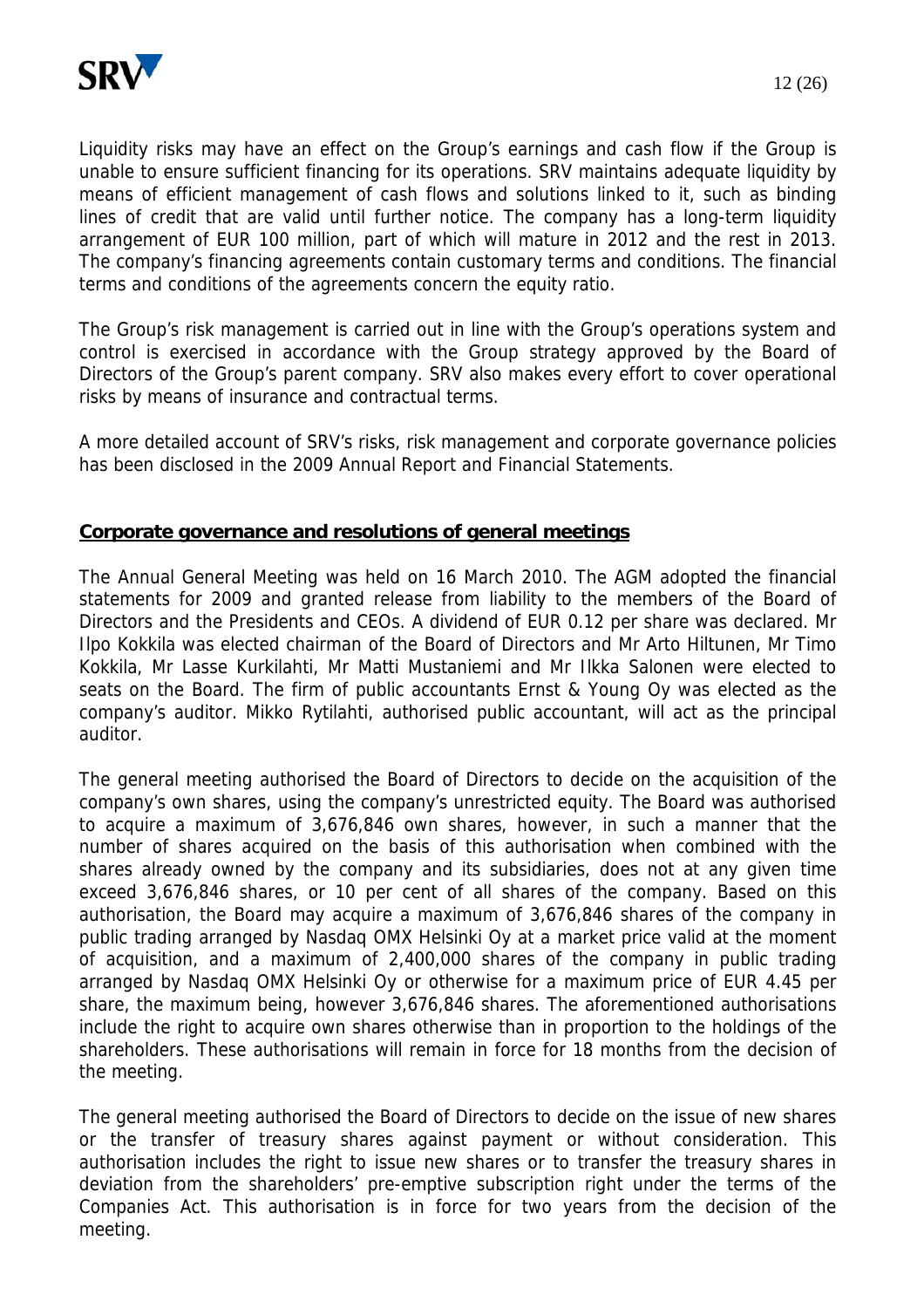

In its organisational meeting on 16 March 2010 the Board of Directors elected Lasse Kurkilahti vice chairman of the Board, Matti Mustaniemi chairman of the Audit Committee, Lasse Kurkilahti and Timo Kokkila members of the Audit Committee, Arto Hiltunen and Ilkka Salonen members of the Nomination and Remuneration Committee and Ilpo Kokkila chairman of the Nomination and Remuneration Committee.

#### **Shares and shareholders**

SRV Group Plc's share capital is EUR 3,062,520. The share has no nominal value and the number of shares outstanding is 36,768,468. The company has one class of shares. SRV had a total of 5,892 shareholders on 31 March 2010. The company received two flagging notifications during the reporting period. On 5 January 2010, Nordea Bank AB (publ) announced that it had bought 1,909,483 SRV Group Plc shares, increasing Nordea Group's total holding in SRV to 5.28 per cent. On 17 March 2010, Nordea Bank Suomi Oyj announced that it had purchased the above-mentioned shares from Nordea Bank AB (publ), after which the total holding of Nordea Group in SRV was 5.28 per cent. Both of these flagging notifications are related to a futures contract between Nordea and SRV. Upon termination of the contract, the shares will be sold and Nordea Group's holding in SRV will fall to below 1/20 in July 2010.

The share closing price at OMX Helsinki at the end of the review period was EUR 6.41 (EUR 5.89 on 31 December 2009). The highest share price in the review period was EUR 6.55 and the lowest was EUR 5.50. The change in the all-share index of the Helsinki Stock Exchange (OMX Helsinki) during the same period was 10.1 per cent positive and the OMX Industrial and Services index 6.4 per cent positive.

At the end of the review period, the company had a market capitalisation of EUR 216.9 million, excluding the Group's own shares. About 5.8 million shares were traded during the period and the trade volume was EUR 31.6 million.

On 5 January 2010, SRV implemented the agreement signed with Eero Heliövaara on 11 August 2009 and Nordea Bank AB (publ) acquired Heliövaara's shares for a per-share price of EUR 4.45. In the same connection, SRV signed an EUR 8.5 million derivative agreement with Nordea, maturing in July, for 1,909,483 company shares, according to which the shares will be sold to SRV or an entity named by SRV. These shares are considered equal to treasury shares held by the company.

At the end of the review period, SRV Group Plc's subsidiary SRV Kalusto Oy had 228,299 of SRV Group Plc's shares. The shares were acquired in accordance with the conditions of the merger plan of SRV Group Plc and SRV Henkilöstö Oy. Taking account of the derivative contract concluded with Nordea Bank AB, SRV Group Plc and SRV Kalusto Oy had, on 31 March 2009, a total of 2,922,220 of SRV Group Plc's shares, representing 7.9 per cent of the total number of the company's shares and votes. On 4 May 2010, the Group had a total of 2,919,761 shares (7.9 per cent of the total number of the company's shares and combined number of votes).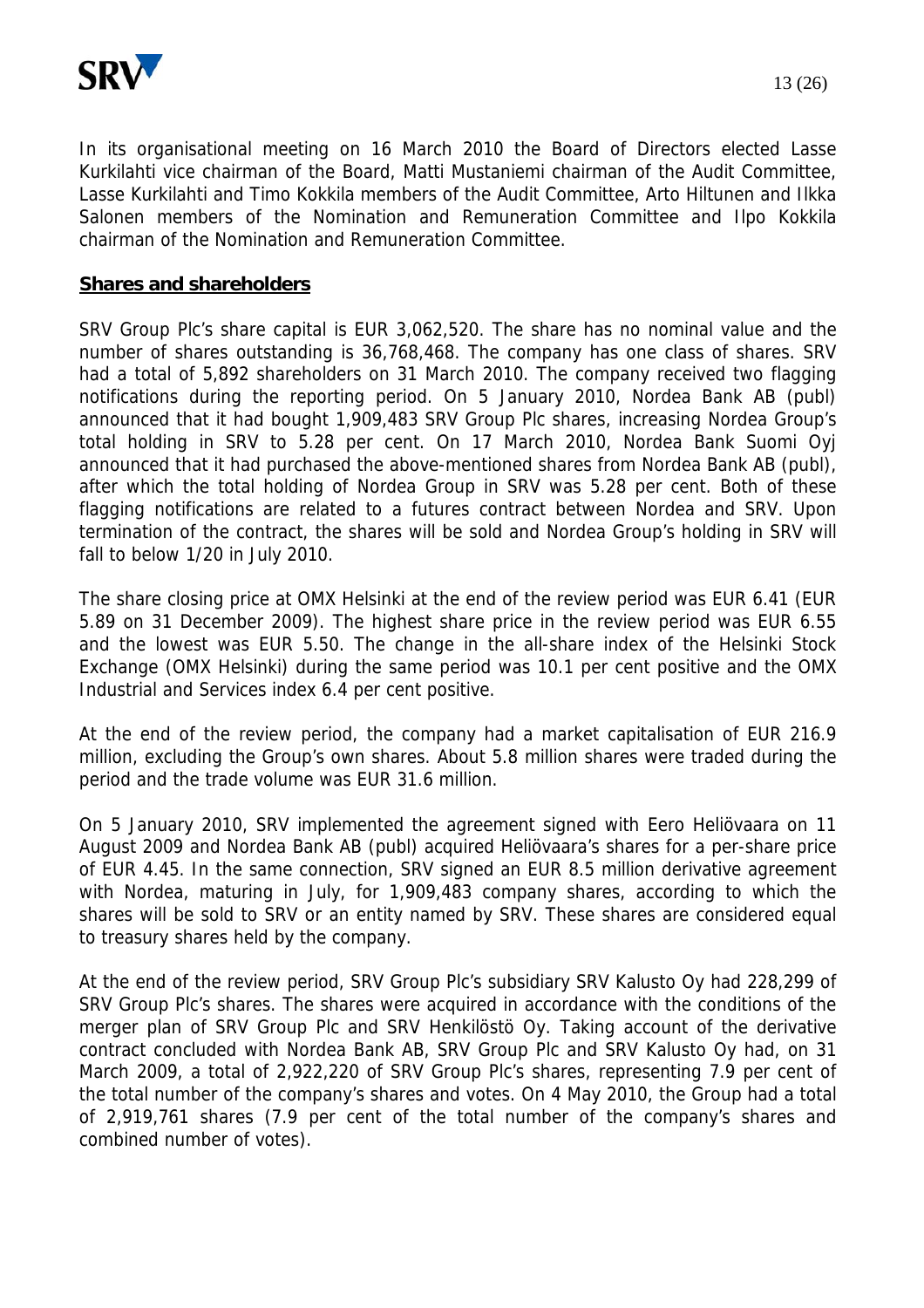

#### **Financial targets**

As SRV's medium term aim, the Board of Directors has set the achievement of annual average growth of approximately 15 per cent in Group revenue and annual average growth of over 30 per cent in revenue from International Operations. SRV aims to increase the level of operating profit and, in the medium to long term, to achieve an operating margin of 8 per cent. In addition, the company aims to maintain an equity ratio of over 30 per cent.

The international economic and financial crisis has hampered the growth outlook for business operations. Realisation of the sales of developer contracting projects has an essential effect on the development of profitability. In the current economic conditions, the set financial targets cannot be met. The company is endeavouring to maintain profitability by rationalising operations and cutting costs.

#### **Previous outlook for 2010**

Revenue in 2010 is expected to exceed the previous year's level and profit before taxes is expected to be clearly positive.

#### **Outlook for 2010**

SRV changes the previous outlook for 2010 due to the postponement of start-ups of projects in Russia. Revenue in 2010 is expected to exceed the previous year's level and profit before taxes is expected to be positive.

Espoo, 5 May 2010

Board of Directors

All forward-looking statements in this review are based on the management's current expectations and beliefs about future events, and actual results may differ materially from the expectations and beliefs such statements contain.

For further information, please contact:

Hannu Linnoinen, CEO, CFO, +358 (201) 455 990, +358 (50) 523 5850 Jussi Ollila, SVP, Communications, +358 (201) 455 275, +358 (50) 372 5229

Distribution: Nasdaq OMX Helsinki, principal media, www.srv.fi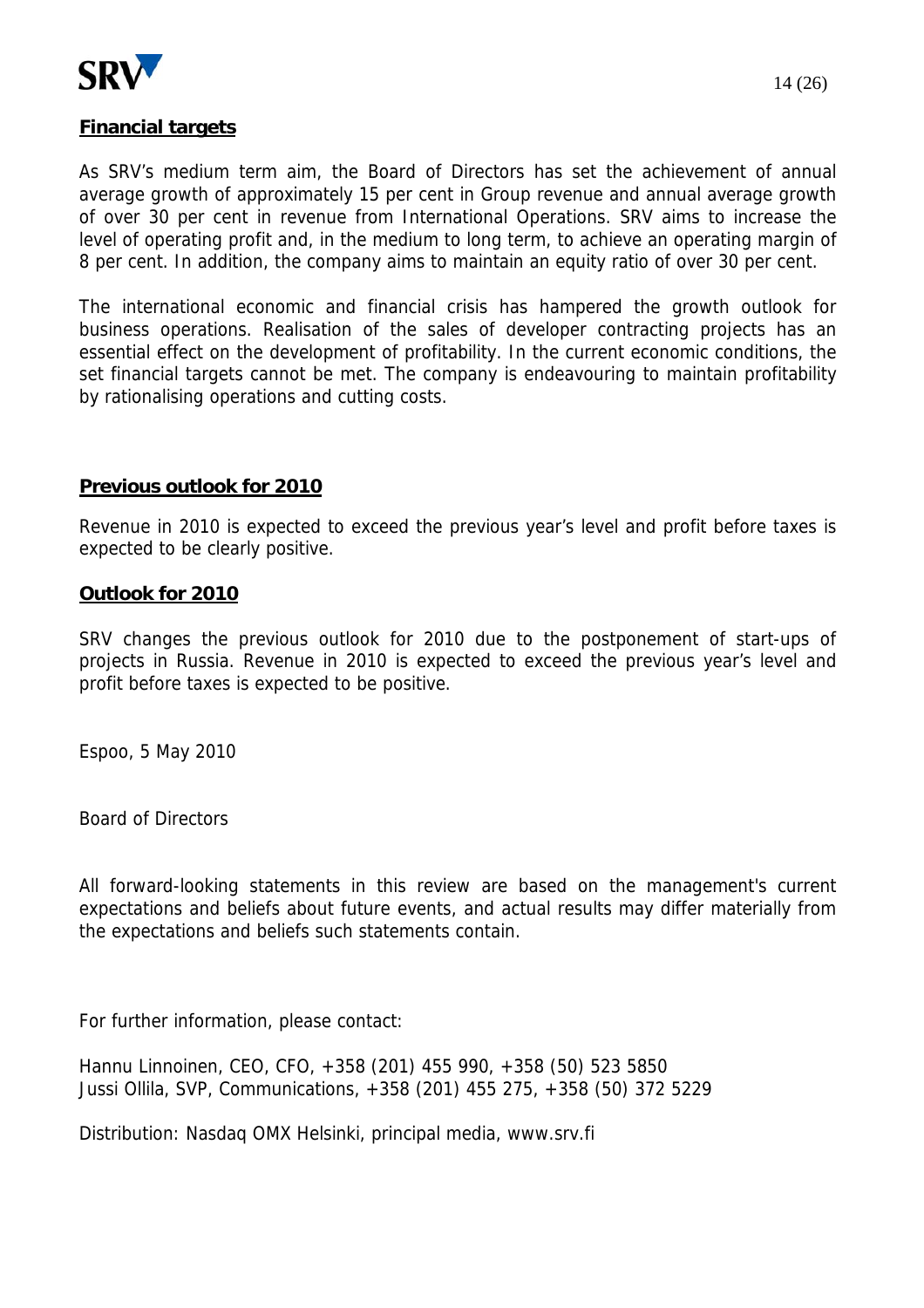

# **Key figures:**

|                                                                                   |                    | <b>IFRS</b> | <b>IFRS</b> | <b>IFRS</b> |
|-----------------------------------------------------------------------------------|--------------------|-------------|-------------|-------------|
|                                                                                   |                    | $1 - 3/$    | $1 - 3/$    | $1 - 12/$   |
|                                                                                   |                    | 2010        | 2009        | 2009        |
| Revenue                                                                           | <b>EUR million</b> | 95.0        | 87.0        | 390.5       |
| Operating profit                                                                  | <b>EUR million</b> | 1.6         | 1.8         | 10.7        |
| Operating profit, % of revenue                                                    | %                  | 1.6         | 2.1         | 2.7         |
| Profit before taxes                                                               | <b>EUR million</b> | 0.2         | 0.3         | 6.5         |
| Profit before taxes, % of revenue<br>Net profit attributable to equity holders of | %                  | 0.2         | 0.4         | 1.7         |
| the parent company                                                                | <b>EUR million</b> | $-0.4$      | 0.0         | 2.9         |
| Return on equity <sup>1)</sup>                                                    | %                  | $-1.7$      | $-0.2$      | 1.8         |
| Return on investment <sup>1)</sup>                                                | %                  | 2.5         | 2.8         | 4.9         |
| Invested capital                                                                  | <b>EUR million</b> | 357.5       | 342.3       | 349.0       |
| Equity ratio                                                                      | %                  | 37.0        | 40.5        | 41.3        |
| Net interest-bearing debt                                                         | <b>EUR million</b> | 199.8       | 172.6       | 179.9       |
| Net gearing ratio                                                                 | %                  | 132.3       | 107.1       | 109.8       |
| Order backlog                                                                     | <b>EUR million</b> | 530.0       | 458.5       | 481.6       |
| New agreements                                                                    |                    | 140.6       | 91.3        | 396.1       |
| Personnel on average                                                              |                    | 773         | 815         | 776         |
|                                                                                   |                    |             |             |             |
| Property, plant and equipment investments<br>Property, plant and equipment        | EUR million        | 0.5         | 0.1         | 3.7         |
| investments, % of revenue                                                         | %                  | 0.5         | 0.1         | 0.9         |
| Earnings per share, share issue adjusted                                          | <b>EUR</b>         | $-0.01$     | 0.00        | 0.08        |
| Equity per share, share issue adjusted                                            | <b>EUR</b>         | 4.36        | 4.40        | 4.48        |
| Dividend per share, share issue adjusted                                          | <b>EUR</b>         | 0.12        | 0.12        | 0.12        |
| Dividend payout ratio                                                             | %                  |             |             | 150.0       |
| Dividend yield                                                                    | $\%$               | 1.9         | 4.0         | 2.0         |
| Price per earnings ratio                                                          |                    |             |             | 73.6        |
| Share price development                                                           |                    |             |             |             |
| Share price at the end of the period                                              | <b>EUR</b>         | 6.41        | 3.00        | 5.89        |
| Average share price                                                               | <b>EUR</b>         | 5.95        | 3.47        | 4.06        |
| Lowest share price                                                                | <b>EUR</b>         | 5.50        | 2.76        | 2.75        |
| Highest share price                                                               | <b>EUR</b>         | 6.55        | 4.79        | 5.97        |
| Market capitalisation at the end of the                                           |                    |             |             |             |
| period                                                                            | <b>EUR million</b> | 216.9       | 108.6       | 210.7       |
| Trading volume                                                                    | 1.000              | 5837        | 2 0 5 0     | 8 3 0 9     |
| Trading volume                                                                    | $\%$               | 17.2        | 5.7         | 23.1        |
| Weighted average number of shares                                                 |                    |             |             |             |
| outstanding                                                                       | 1.000              | 33 964      | 36 202      | 35 999      |
| Number of shares outstanding at the end                                           |                    |             |             |             |
| of the period                                                                     | 1.000              | 33 843      | 36 197      | 35 768      |

1) In calculating the key ratio only the profit for the period has been annualised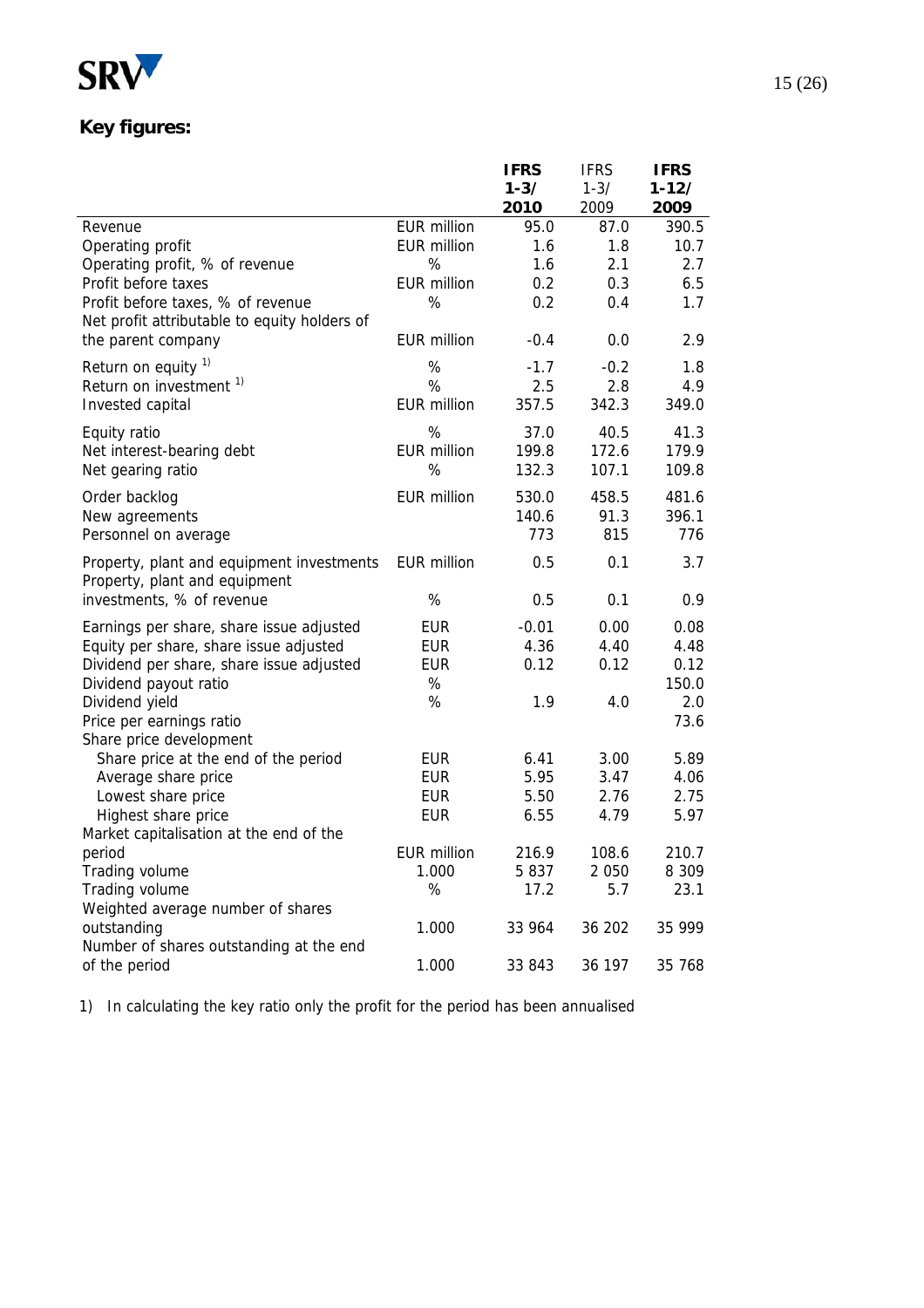

# **Calculation of key figures:**

| Net gearing ratio, %          |     |      | 100 x $\frac{\text{Net interest-bearing debt}}{\text{Test}-\text{Perating}}$                        |
|-------------------------------|-----|------|-----------------------------------------------------------------------------------------------------|
|                               |     |      | Total equity                                                                                        |
|                               |     |      |                                                                                                     |
| Return on equity, %           | $=$ | 100x | Profit before taxes - income taxes<br>Total equity, average                                         |
|                               |     |      |                                                                                                     |
| Return on investment, %       |     |      | Profit before taxes + interest and other financial                                                  |
|                               | $=$ |      | 100 x expenses                                                                                      |
|                               |     |      | Invested capital, average                                                                           |
| Equity ratio, %               |     |      |                                                                                                     |
|                               |     |      | 100 x Total equity<br>Total assets - advances received                                              |
|                               |     |      | Total assets - non-interest bearing debt - deferred tax                                             |
| <b>Invested capital</b>       | $=$ |      | liabilities - provisions                                                                            |
|                               |     |      |                                                                                                     |
| Net interest bearing debt     | $=$ |      | Interest bearing debt - cash and cash equivalents                                                   |
| Earnings per share, share     |     |      | Net profit for the period attributable to equity holders of                                         |
| issue adjusted                | $=$ |      | the parent company                                                                                  |
|                               |     |      | Weighted average number of shares outstanding                                                       |
| Equity per share, share issue |     |      | Shareholders' equity attributable to equity holders of the                                          |
| adjusted                      | $=$ |      | parent company                                                                                      |
|                               |     |      | Number of shares outstanding at the end of the period,<br>share issue adjusted                      |
|                               |     |      |                                                                                                     |
| Price per earnings ratio      | $=$ |      | Share price at the end of the period                                                                |
|                               |     |      | Earnings per share, share issue adjusted                                                            |
| Dividend payout ratio, %      |     |      | Dividend per share, share issue adjusted                                                            |
|                               | $=$ | 100x | Earnings per share, share issue adjusted                                                            |
|                               |     |      |                                                                                                     |
| Dividend yield, %             | $=$ |      | Dividend per share, share issue adjusted<br>100 x Share price at the end of the period, share issue |
|                               |     |      | adjusted                                                                                            |
|                               |     |      |                                                                                                     |
| Average share price           | $=$ |      | Number of shares traded in euros during the period                                                  |
|                               |     |      | Number of shares traded during the period                                                           |
| Market capitalisation at the  | $=$ |      | Number of shares outstanding at the end of the period x                                             |
| end of the period             |     |      | share price at the end of the period                                                                |
|                               |     |      | Number of shares traded during the period and in                                                    |
| <b>Trading volume</b>         | $=$ |      | relation to the weighted average number of shares                                                   |
|                               |     |      | outstanding                                                                                         |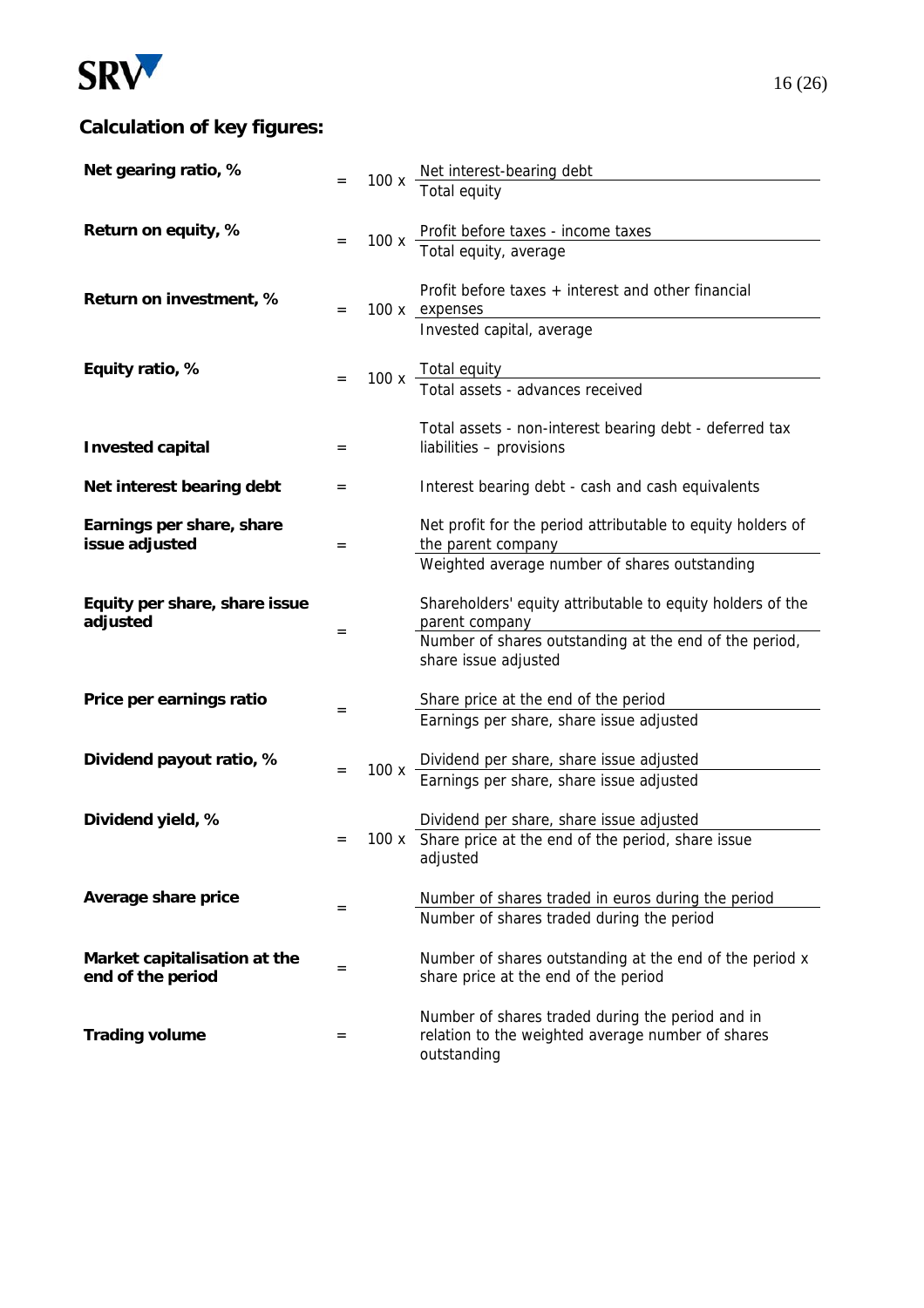

### **SRV Group Plc Interim Report 1.1. - 31.12.2010: TABLES**

Appendixes

1) Condensed consolidated financial statements: income statement, balance sheet, statement of changes in equity, cash flow statement, commitments and contingent liabilities, derivative contracts liabilities

- 2) Quarterly development
- 3) Segment information
- 4) Events after the reporting period

#### **1. Group financials 1.1. - 31.12.2010**

IFRS standards and operating segments

The interim report has been prepared in accordance with the accounting policies set out in the IAS 34 standard and the information disclosed is unaudited. SRV has applied the same accounting principles as in its year-end financial statements for 2009. The figures in the tables have been rounded which should be noted when counting the total sums.

SRV's reporting segments comprise Business Premises, Housing, International Operations and Other Operations. The operating segment figures are disclosed in accordance with IFRS 8, following the accounting principles applied in the consolidated financial statements.

Estimate of the impacts of the new standards, changes and interpretations:

As from 1 January 2010, SRV Group will apply IFRIC 15 Agreements for the Construction of Real Estate in its reporting. This interpretation concerns the recognition of revenue from developer contracting projects. The interpretation specifies whether revenue from a construction project should be recognised on a percentage of completion basis or upon delivery. The adoption of the interpretation primarily affects the recognition of revenue from SRV Group's developer contracting housing projects. The Group previously recognised revenue from developer contracting housing projects on a percentage of completion basis. Under the new interpretation, revenue will from now on mainly be recognised on the basis of project delivery.

The change in revenue recognition affects SRV Group's income statement and balance sheet items, the key figures based on them, and the order backlog. It will result in greater variation between quarterly trends in revenue and earnings, as the recognition of revenue from developer contracting projects may depend on the date of their completion. The delayed revenue recognition of projects will increase the balance sheet total and weaken the key figures calculated on the basis of the balance sheet.

SRV Group's internal management reporting follows earnings in line with the new interpretation and the Group publishes its segment reports in accordance with the new accounting principles.

| <b>Consolidated income</b>                                        | <b>IFRS</b>      | <b>IFRS</b>      |                        |              | <b>IFRS</b>       |
|-------------------------------------------------------------------|------------------|------------------|------------------------|--------------|-------------------|
| statement<br>(EUR million)                                        | $1 - 3/$<br>2010 | $1 - 3/$<br>2009 | change.<br><b>MEUR</b> | change.<br>% | $1 - 12/$<br>2009 |
| Revenue                                                           | 95.0             | 87.0             | 8.0                    | 9.1          | 390.5             |
| Other operating income<br>Change in inventories of finished goods | 0.8              | 0.5              | 0.3                    | 65.0         | 2.6               |
| and work in progress                                              | 10.8             | 6.7              | 4.1                    | 61.1         | $-10.3$           |
| Use of materials and services                                     | $-89.7$          | $-77.1$          | $-12.7$                | 16.5         | $-313.5$          |
| Employee benefit expenses                                         | $-11.7$          | $-11.6$          | $-0.2$                 | 1.3          | $-44.5$           |
| Depreciation and impairments                                      | $-0.8$           | $-0.9$           | 0.1                    | $-9.1$       | $-3.7$            |
| Other operating expenses                                          | $-2.7$           | $-2.9$           | 0.2                    | $-5.3$       | $-10.4$           |
| <b>Operating profit</b>                                           | 1.6              | 1.8              | $-0.2$                 | $-12.9$      | 10.7              |
| Financial income                                                  | 0.6              | 0.7              | $-0.1$                 | $-9.1$       | 6.0               |
| <b>Financial expenses</b>                                         | $-2.0$           | $-2.2$           | 0.1                    | $-6.4$       | $-10.2$           |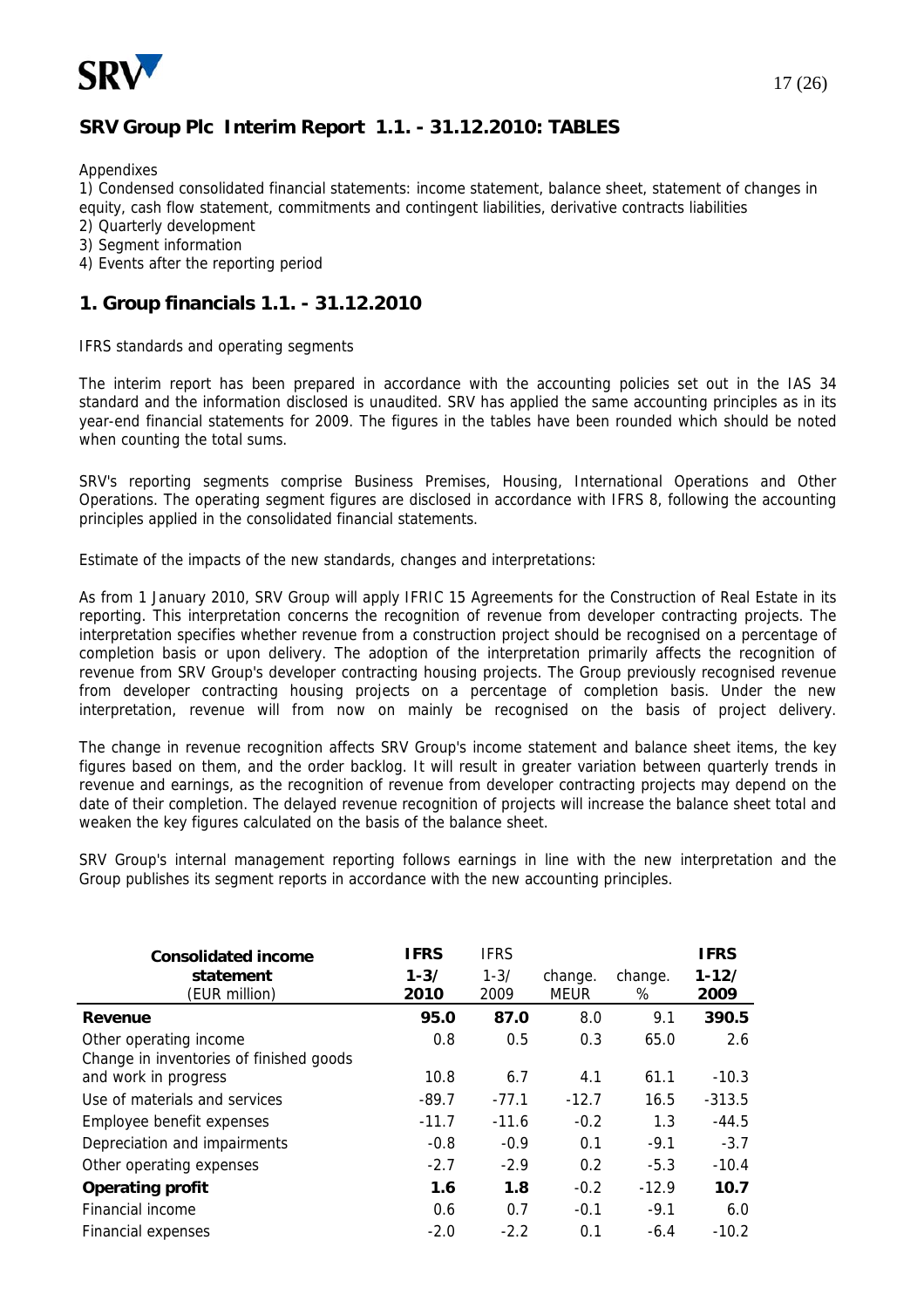

| Financial income and expenses. total                                                                             | $-1.4$  | $-1.5$ |        |         | $-4.2$ |  |
|------------------------------------------------------------------------------------------------------------------|---------|--------|--------|---------|--------|--|
| <b>Profit before taxes</b>                                                                                       | 0.2     | 0.3    | $-0.2$ | $-49.4$ | 6.5    |  |
| Income taxes                                                                                                     | $-0.8$  | $-0.4$ | $-0.4$ | 111.8   | $-3.6$ |  |
| Net profit for the period                                                                                        | $-0.7$  | $-0.1$ | $-0.6$ | 871.9   | 2.9    |  |
| Attributable to                                                                                                  |         |        |        |         |        |  |
| Equity holders of the parent company                                                                             | $-0.4$  | 0.0    |        |         | 2.9    |  |
| Minority interest<br>Earnings per share calculated on the profit<br>attributable to equity holders of the parent | $-0.2$  | $-0.1$ |        |         | 0.0    |  |
| company (undiluted and diluted)                                                                                  | $-0.01$ | 0.00   |        |         | 0.08   |  |

|                                                        | <b>IFRS</b> | <b>IFRS</b> | <b>IFRS</b> |
|--------------------------------------------------------|-------------|-------------|-------------|
| Statement of comprehensive income                      | $1 - 3/$    | $1 - 3/$    | $1 - 12/$   |
| (EUR million)                                          | 2010        | 2009        | 2009        |
| Net profit for the period                              | $-0.7$      | $-0.1$      | 2.9         |
| I tems recognised directly in equity:                  |             |             |             |
| Exchange differences on translating foreign operations | 0.0         | 0.0         | 0.0         |
| Available for sale financial assets                    | 0.0         | 0.0         | 0.0         |
| Net gain (loss) on cash flow hedges                    | 0.0         | 0.0         | 0.0         |
| Deferred tax                                           | 0.0         | 0.0         | 0.0         |
| Income (loss) recognised directly in equity net of tax | 0.0         | 0.0         | 0.0         |
| Total comprehensive income for the period              | $-0.7$      | $-0.1$      | 2.9         |
| Profit for the period attributable to:                 |             |             |             |
| Equity holders of the parent company                   | $-0.5$      | 0.0         | 2.9         |
| Minority interest                                      | $-0.2$      | $-0.1$      | 0.0         |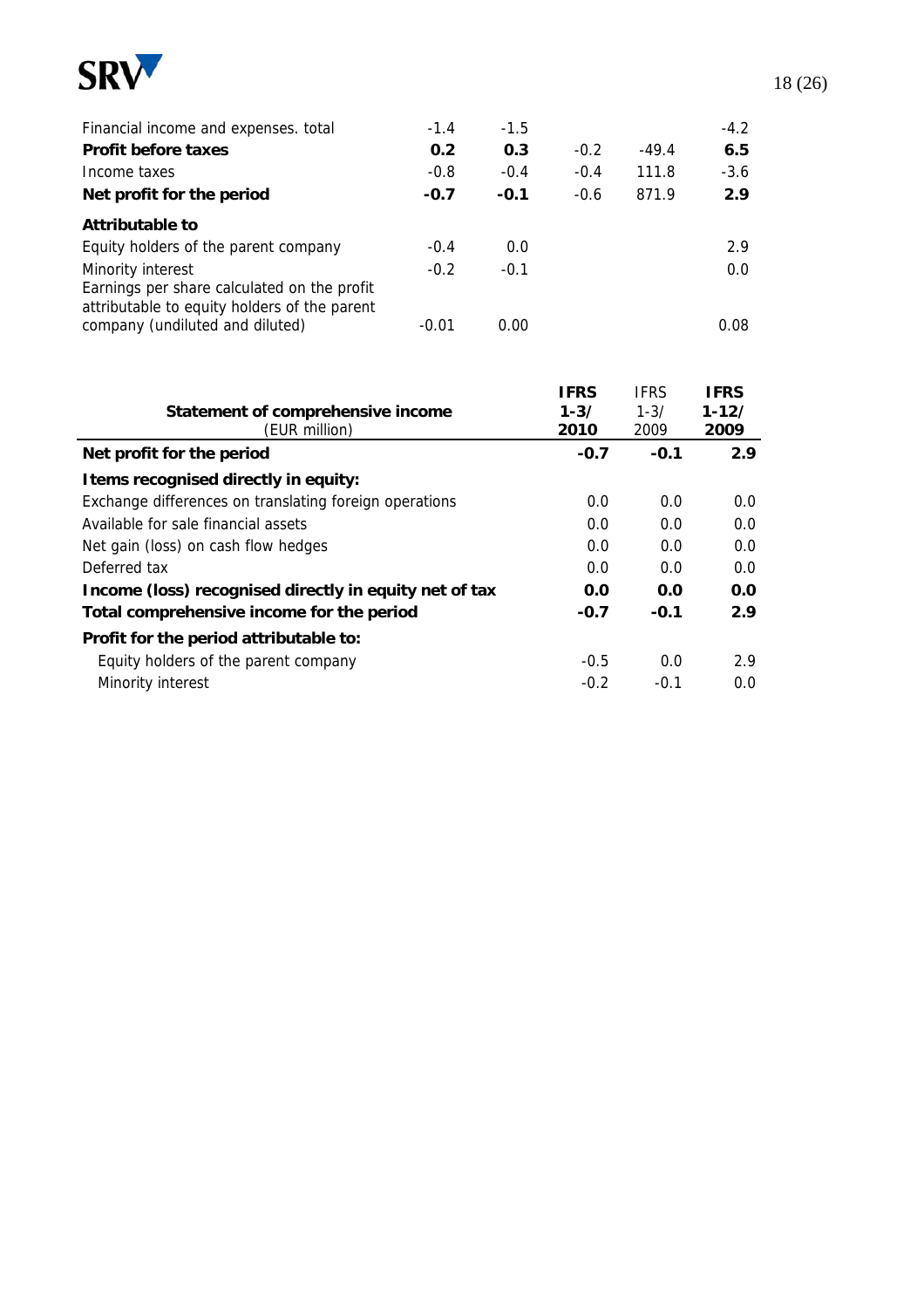

| <b>Consolidated balance sheet</b>                              | <b>IFRS</b> | <b>IFRS</b> | change. | <b>IFRS</b> |
|----------------------------------------------------------------|-------------|-------------|---------|-------------|
| (EUR million)                                                  | 31.3.10     | 31.3.09     | $\%$    | 31.12.09    |
| <b>ASSETS</b>                                                  |             |             |         |             |
| <b>Non-current assets</b>                                      |             |             |         |             |
| Property, plant and equipment                                  | 15.9        | 18.3        | $-12.8$ | 16.3        |
| Goodwill                                                       | 1.7         | 1.7         | 0.0     | 1.7         |
| Other intangible assets                                        | 0.4         | 0.5         | $-13.3$ | 0.5         |
| Other financial assets                                         | 4.8         | 4.3         | 12.5    | 4.8         |
| Receivables                                                    | 17.2        | 7.3         | 135.2   | 16.2        |
| Deferred tax assets                                            | 4.6         | 1.9         | 144.7   | 2.3         |
| Non-current assets, total                                      | 44.7        | 34.0        | 31.6    | 41.7        |
| <b>Current assets</b>                                          |             |             |         |             |
| Inventories                                                    | 303.9       | 307.5       | $-1.2$  | 292.2       |
| Trade and other receivables                                    | 71.5        | 61.4        | 16.4    | 76.9        |
| Current tax receivables                                        | 3.2         | 5.7         | $-44.5$ | 1.9         |
| Cash and cash equivalents                                      | 6.6         | 8.6         | $-22.6$ | 5.2         |
| <b>Current assets, total</b>                                   | 385.3       | 383.2       | 0.5     | 376.2       |
| <b>ASSETS, TOTAL</b>                                           | 430.0       | 417.2       | 3.1     | 418.0       |
|                                                                |             |             |         |             |
|                                                                |             |             |         |             |
| <b>Consolidated balance sheet</b>                              | <b>IFRS</b> | <b>IFRS</b> | change. | <b>IFRS</b> |
| (EUR million)                                                  | 31.3.10     | 31.3.09     | $\%$    | 31.12.09    |
| <b>EQUITY AND LIABILITIES</b>                                  |             |             |         |             |
| Equity attributable to equity holders<br>of the parent company |             |             |         |             |
| Share capital                                                  | 3.1         | 3.1         | 0.0     | 3.1         |
| Invested free equity fund                                      | 87.3        | 87.3        | 0.0     | 87.3        |
| <b>Translation differences</b>                                 | $-0.1$      | 0.0         | 114.4   | $-0.1$      |
| Fair value reserve                                             | $-0.1$      | $-0.1$      | 0.0     | $-0.1$      |
| Retained earnings                                              | 57.2        | 68.8        | $-16.9$ | 69.9        |
| Equity attributable to equity holders                          |             |             |         |             |
| of the parent company, total                                   | 147.5       | 159.1       | $-7.3$  | 160.1       |
| <b>Minority interest</b>                                       | 3.5         | 2.0         | 73.5    | 3.8         |
| Equity, total                                                  | 151.0       | 161.2       | $-6.3$  | 163.9       |
| <b>Non-current liabilities</b>                                 |             |             |         |             |
| Deferred tax liabilities                                       | 1.1         | 0.2         | 378.3   | 0.5         |
| Provisions                                                     | 4.7         | 4.9         | $-3.4$  | 4.8         |
| Interest-bearing liabilities                                   | 62.4        | 83.5        | $-25.3$ | 96.9        |
| Other liabilities                                              | 0.8         | 0.4         | 98.8    | 0.8         |
| Non-current liabilities, total                                 | 69.0        | 89.0        | $-22.5$ | 102.9       |
| <b>Current liabilities</b>                                     |             |             |         |             |
| Trade and other payables                                       | 58.0        | 56.8        | 2.1     | 56.4        |
| Current tax payables                                           | 3.5         | 8.7         | $-59.4$ | 2.6         |
| Provisions                                                     | 4.3         | 3.9         | 12.3    | 3.8         |
| Interest-bearing liabilities                                   | 144.1       | 97.7        | 47.5    | 88.2        |
| <b>Current liabilities, total</b>                              | 210.0       | 167.0       | 25.7    | 151.1       |
| Liabilities, total                                             | 279.0       | 256.0       | 9.0     | 254.1       |
| <b>EQUITY AND LIABILITIES</b>                                  | 430.0       | 417.2       | 3.1     | 418.0       |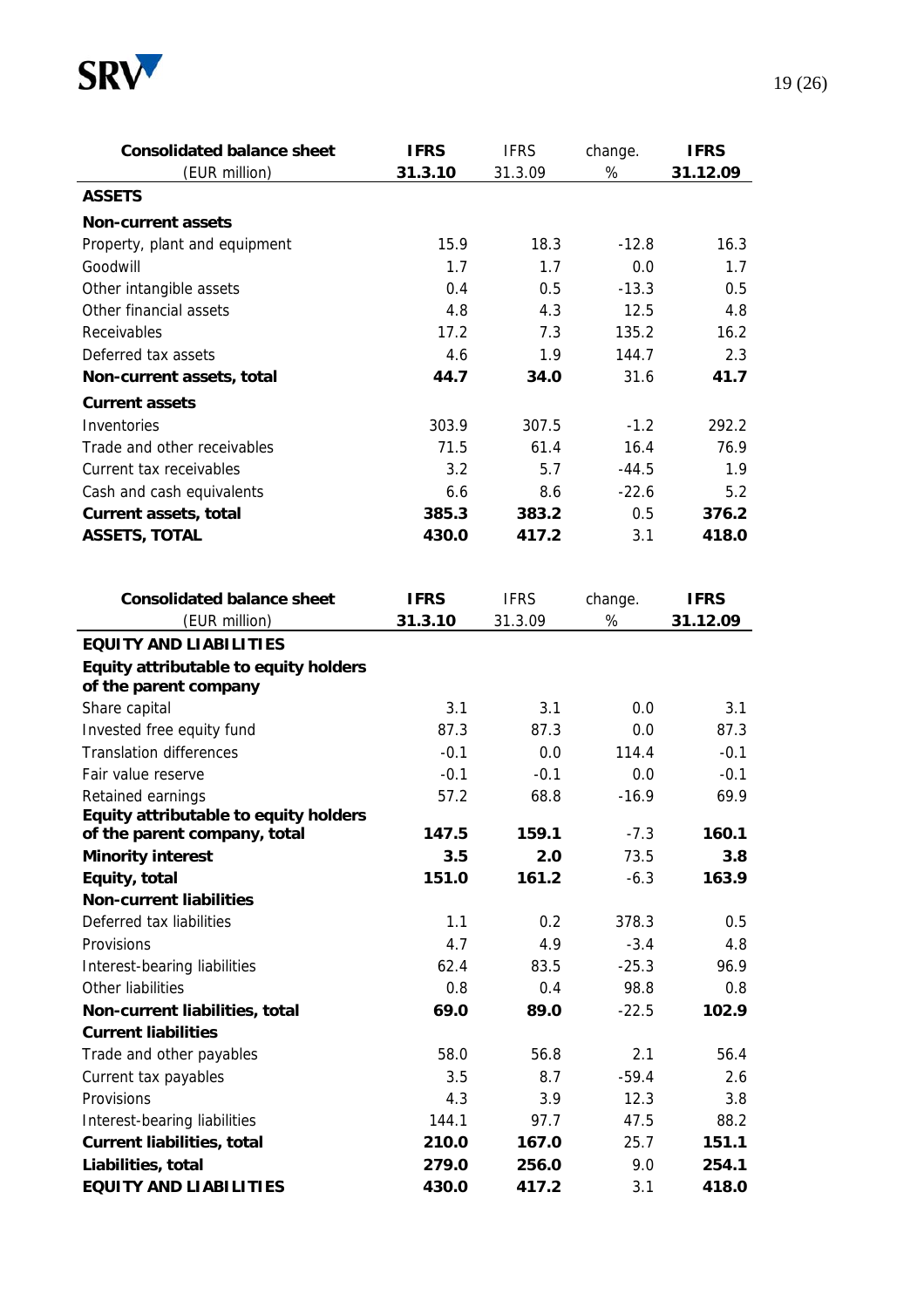

| <b>Consolidated cash flow statement</b>                  | <b>IFRS</b> | <b>IFRS</b> | <b>IFRS</b> |
|----------------------------------------------------------|-------------|-------------|-------------|
| (EUR million)                                            | 1-3/2010    | 1-3/2009    | 1-12/2009   |
| Cash flows from operating activities                     |             |             |             |
| Net profit for the period                                | $-0.7$      | $-0.1$      | 2.9         |
| Adjustments:                                             |             |             |             |
| Depreciation and impairments                             | 0.8         | 0.9         | 3.7         |
| Non-cash transactions                                    | 9.4         | $-0.8$      | 2.7         |
| Financial income and expenses                            | 1.4         | 1.5         | 4.2         |
| Capital gains on sales of tangible and intangible assets | 0.0         | 0.0         | 0.0         |
| Income taxes                                             | 0.8         | 0.4         | 3.6         |
| Adjustments, total                                       | 12.5        | 2.0         | 14.1        |
| Changes in working capital:                              |             |             |             |
| Change in loan receivables                               | $-3.0$      | $-0.9$      | $-13.5$     |
| Change in trade and other receivables                    | 9.2         | 24.9        | 17.7        |
| Change in inventories                                    | $-11.4$     | $-7.2$      | 10.0        |
| Change in trade and other payables                       | $-7.8$      | $-15.6$     | $-12.3$     |
| Changes in working capital, total                        | $-12.9$     | 1.3         | 1.9         |
| Interest paid                                            | $-1.4$      | $-4.1$      | $-12.7$     |
| Interest received                                        | 1.0         | 0.5         | 5.7         |
| Dividends received                                       | $-2.6$      | 0.0         | 0.0         |
| Income taxes paid                                        | $-3.0$      | $-0.3$      | $-5.9$      |
|                                                          | $-5.9$      | $-3.9$      | $-12.9$     |
| Net cash flow from operating activities                  | $-7.1$      | $-0.8$      | 6.1         |
| Cash flow from investing activities                      |             |             |             |
| Acquisition of subsidiaries, net of cash                 | 0.0         | 0.0         | $-2.3$      |
| Property, plant and equipment                            | $-0.5$      | $-0.1$      | $-0.8$      |
| Intangible assets                                        | 0.0         | 0.0         | $-0.1$      |
| Other financial assets                                   | 0.0         | 0.0         | $-0.5$      |
| Sale of property, plant and equipment and intangible     |             |             |             |
| assets                                                   | 0.0         | 0.0         | 0.0         |
| Sale of financial assets                                 | 0.0         | 0.0         | 0.0         |
| Net cash used in investing activities                    | $-0.5$      | -0.1        | -3.7        |
| Cash flows from financing activities                     |             |             |             |
| Proceeds from share issue                                | 0.0         | 0.0         | 0.0         |
| Proceeds from loans                                      | 0.0         | 14.1        | 19.6        |
| Repayments of loans                                      | $-0.3$      | $-0.1$      | $-22.2$     |
| Change in loan receivables                               | 0.0         | 0.0         | 0.0         |
| Change in housing corporation loans                      | $-6.8$      | 4.3         | $-9.2$      |
| Change in credit limits                                  | 20.1        | $-12.2$     | 17.5        |
| Purchase of treasury shares                              | 0.0         | 0.0         | $-1.8$      |
| Dividends paid                                           | $-4.1$      | 0.0         | $-4.4$      |
| Net cash from financing activities                       | 8.9         | 6.1         | $-0.6$      |
| Net change in cash and cash equivalents                  | 1.4         | 5.2         | 1.8         |
| Cash and cash equivalents at the beginning of period     | 5.2         | 3.4         | 3.4         |
| Cash and cash equivalents at the end of period           | 6.6         | 8.6         | 5.2         |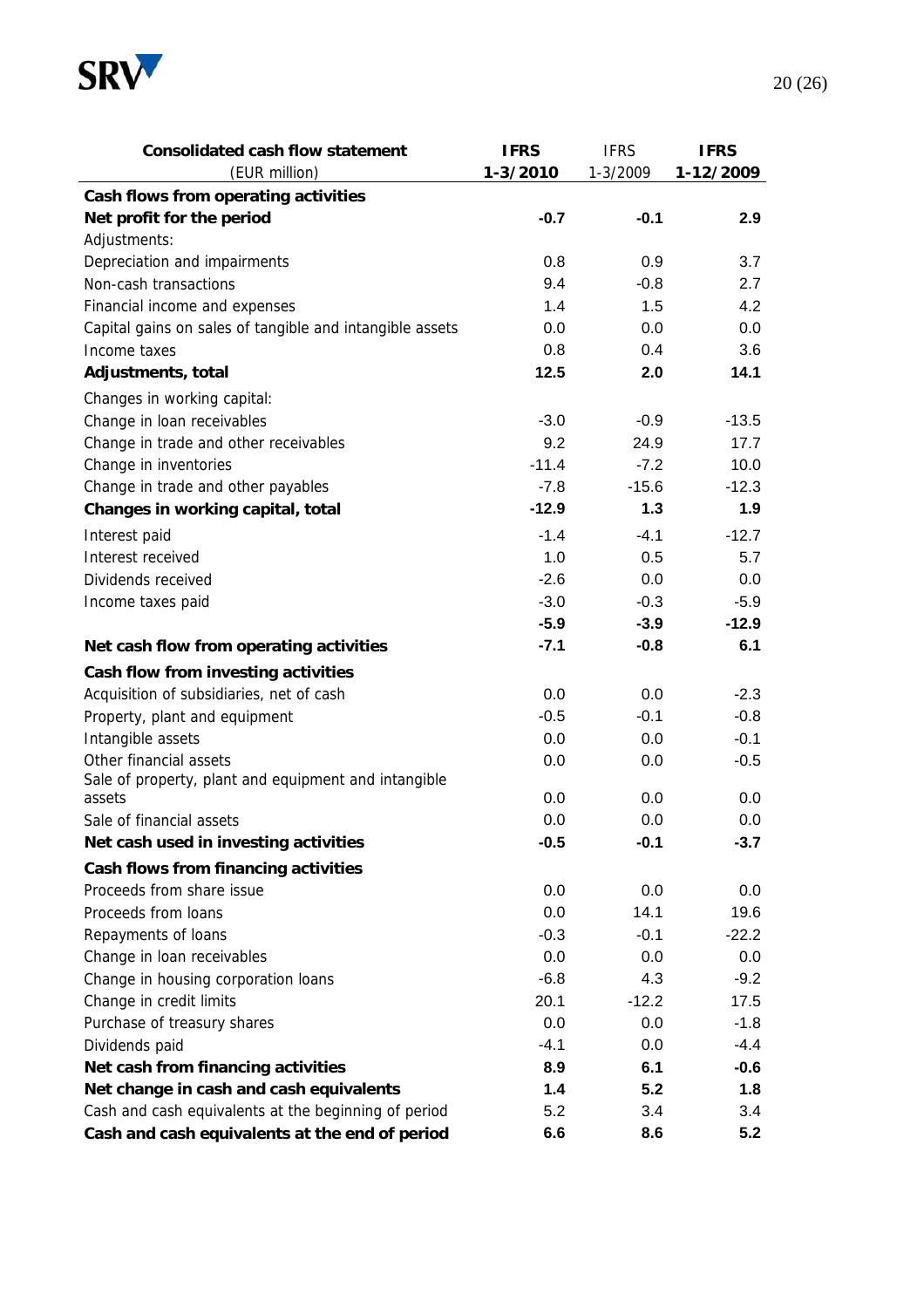

| <b>Inventories</b>                                | <b>IFRS</b> | <b>IFRS</b> | change. | <b>IFRS</b> |
|---------------------------------------------------|-------------|-------------|---------|-------------|
| (EUR million)                                     | 31.3.10     | 31.3.09     | %       | 31.12.09    |
| Raw materials and consumables                     | 0.1         | 0.0         | 416.9   | 0.0         |
| Work in progress                                  | 39.7        | 108.0       | $-63.3$ | 35.1        |
| Land areas and plot-owning companies              | 165.9       | 144.2       | 15.0    | 153.0       |
| Shares in completed housing corporations and real |             |             |         |             |
| estate companies                                  | 80.6        | 37.6        | 114.3   | 86.5        |
| Advance payments                                  | 3.6         | 3.5         | 2.7     | 3.6         |
| Other inventories                                 | 14.1        | 14.2        | $-0.5$  | 14.0        |
| Inventories, total                                | 303.9       | 307.5       | $-1.2$  | 292.2       |

#### **Statement of changes in Group equity 1.1. - 31.3.2010**

|                                                               |                  |                             |                                          | Equity attributable to               |               |                                   |        |                      |                 |
|---------------------------------------------------------------|------------------|-----------------------------|------------------------------------------|--------------------------------------|---------------|-----------------------------------|--------|----------------------|-----------------|
|                                                               |                  |                             | the equity holders of the parent company |                                      |               |                                   |        |                      |                 |
| <b>IFRS</b><br>(EUR million)                                  | Share<br>capital | Share<br>premium<br>reserve | Invested<br>free<br>equity<br>fund       | Trans-<br>lation<br>differ-<br>ences | Fair<br>value | Retai-<br>ned<br>reserve earnings | Total  | Minority<br>interest | Total<br>equity |
| <b>Equity on 1.1.2010</b>                                     | 3.1              | 0.0                         | 87.3                                     | $-0.1$                               | $-0.1$        | 69.9                              | 160.1  | 3.8                  | 163.9           |
| <b>Total income and</b><br>expenses for the<br>financial year | 0.0              | 0.0                         | 0.0                                      | 0.0                                  | 0.0           | $-0.5$                            | $-0.5$ |                      |                 |
| Dividends paid                                                |                  |                             |                                          |                                      |               | $-4.1$                            | $-4.1$ |                      |                 |
| <b>Share-based incentive</b><br>scheme                        |                  |                             |                                          |                                      |               | 0.6                               | 0.6    |                      |                 |
| Purchase of treasury shares                                   |                  |                             |                                          |                                      |               | $-8.5$                            | $-8.5$ |                      |                 |
| Other change                                                  |                  |                             |                                          |                                      |               | $-0.2$                            | $-0.2$ |                      |                 |
| <b>Equity on 31.3.2010</b>                                    | 3.1              | 0.0                         | 87.3                                     | $-0.1$                               | $-0.1$        | 57.2                              | 147.5  | 3.5                  | 151.0           |

#### **Statement of changes in Group equity 1.1. - 31.3.2009**

|                                                               |                  |                             |                                          | Equity attributable to               |                          |                           |        |                      |                 |
|---------------------------------------------------------------|------------------|-----------------------------|------------------------------------------|--------------------------------------|--------------------------|---------------------------|--------|----------------------|-----------------|
|                                                               |                  |                             | the equity holders of the parent company |                                      |                          |                           |        |                      |                 |
| <b>IFRS</b><br>(EUR million)                                  | Share<br>capital | Share<br>premium<br>reserve | Invested<br>free<br>equity<br>fund       | Trans-<br>lation<br>differ-<br>ences | Fair<br>value<br>reserve | Retai-<br>ned<br>earnings | Total  | Minority<br>interest | Total<br>equity |
| <b>Equity on 1.1.2009</b>                                     | 3.1              | 0.0                         | 87.3                                     | $-0.1$                               | $-0.1$                   | 73.4                      | 163.6  | 2.2                  | 165.9           |
| <b>Total income and</b><br>expenses for the<br>financial year | 0.0              | 0.0                         | 0.0                                      | 0.0                                  | 0.0                      | 0.0                       | 0.0    |                      |                 |
| Dividends paid                                                |                  |                             |                                          |                                      |                          | $-4.3$                    | $-4.3$ |                      |                 |
| Share-based incentive<br>scheme                               |                  |                             |                                          |                                      |                          | 0.0                       | 0.0    |                      |                 |
| Purchase of treasury shares                                   |                  |                             |                                          |                                      |                          | 0.0                       | 0.0    |                      |                 |
| Other change                                                  |                  |                             |                                          |                                      |                          | $-0.2$                    | $-0.2$ |                      |                 |
| <b>Equity on 31.3.2009</b>                                    | 3.1              | 0.0                         | 87.3                                     | $-0.1$                               | $-0.1$                   | 68.9                      | 159.1  | 2.0                  | 161.2           |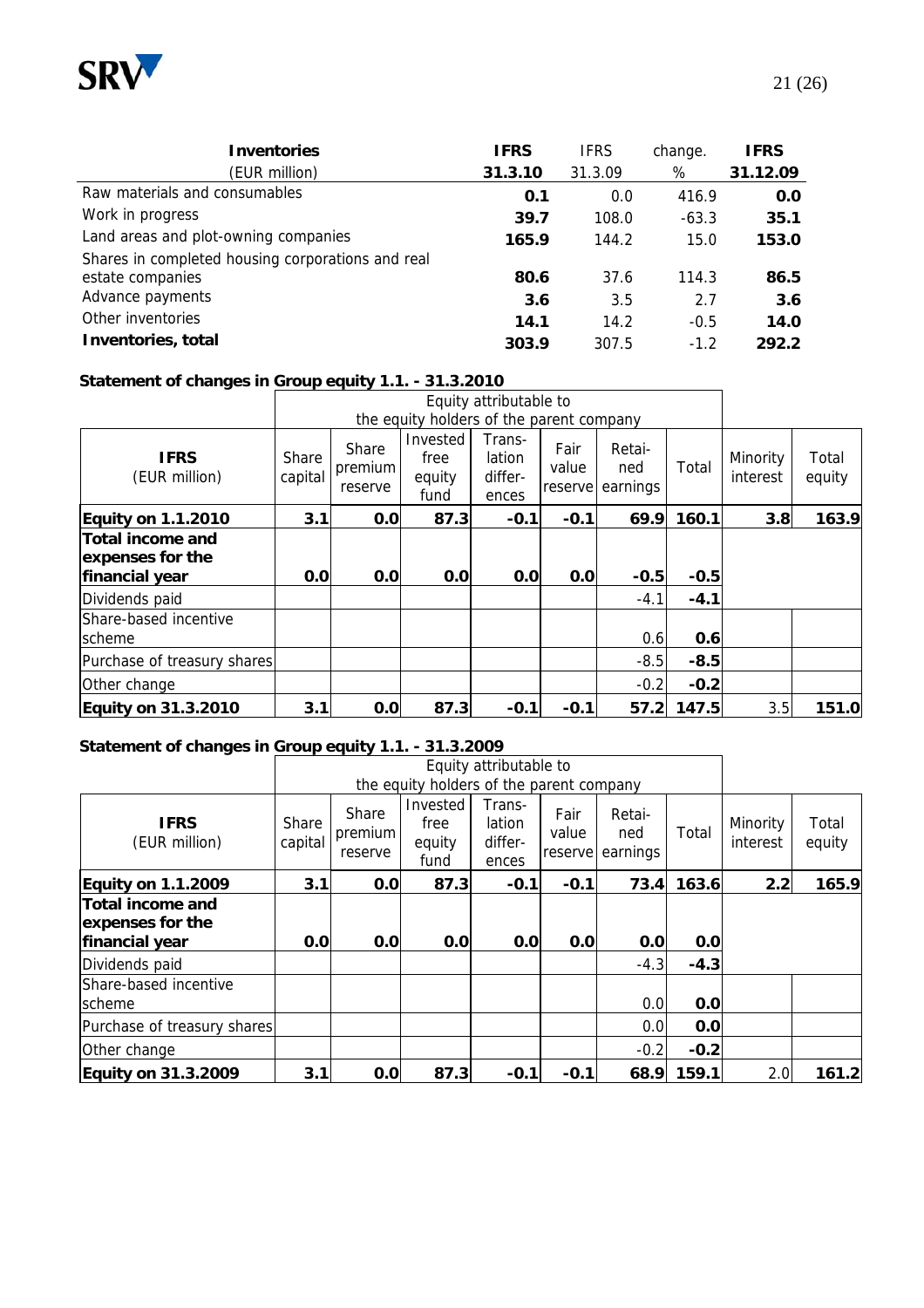

#### **Statement of changes in Group equity 1.1. - 31.12.2009**

|                                                        |                  |                             |                                          | Equity attributable to               |                          |                           |        |                      |                 |
|--------------------------------------------------------|------------------|-----------------------------|------------------------------------------|--------------------------------------|--------------------------|---------------------------|--------|----------------------|-----------------|
|                                                        |                  |                             | the equity holders of the parent company |                                      |                          |                           |        |                      |                 |
| <b>IFRS</b><br>(EUR million)                           | Share<br>capital | Share<br>premium<br>reserve | Invested<br>free<br>equity<br>fund       | Trans-<br>lation<br>differ-<br>ences | Fair<br>value<br>reserve | Retai-<br>ned<br>earnings | Total  | Minority<br>interest | Total<br>equity |
| <b>Equity on 1.1.2009</b>                              | 3.1              | 0.0                         | 87.3                                     | $-0.1$                               | $-0.1$                   | 73.4                      | 163.6  | 2.2                  | 165.9           |
| Total income and<br>expenses for the<br>financial year | 0.0              | 0.0                         | 0.0                                      | 0.0                                  | 0.0                      | 2.9                       | 2.9    |                      |                 |
| Dividends paid                                         |                  |                             |                                          |                                      |                          | $-4.3$                    | $-4.3$ |                      |                 |
| Share-based incentive<br>scheme                        |                  |                             |                                          |                                      |                          | 0.0                       | 0.0    |                      |                 |
| Purchase of treasury shares                            |                  |                             |                                          |                                      |                          | $-1.8$                    | $-1.8$ |                      |                 |
| Other change                                           |                  |                             |                                          |                                      |                          | $-0.2$                    | $-0.2$ |                      |                 |
| Equity on 31.12.2009                                   | 3.1              | 0.0                         | 87.3                                     | $-0.1$                               | $-0.1$                   | 69.9                      | 160.2  | 3.8                  | 163.9           |

| <b>Commitments and contingent liabilities</b>            | <b>IFRS</b> | <b>IFRS</b> | change. | <b>IFRS</b> |
|----------------------------------------------------------|-------------|-------------|---------|-------------|
| <b>EUR million</b>                                       | 31.3.10     | 31.3.09     | %       | 31.12.09    |
| <b>Collateral given for own liabilities</b>              |             |             |         |             |
| Real estate mortgages given                              | 73.8        | 125.7       | $-41.3$ | 106.0       |
| Pledges given                                            | 0.0         | 0.0         |         | 0.0         |
| Other commitments                                        |             |             |         |             |
| Guarantees given for liabilities on uncompleted projects | 0.0         | 0.0         |         | 0.0         |
| Investment commitments given                             | 22.0        | 2.2         | 11.4    | 22.1        |
| Plots purchase commitments                               | 27.5        | 48.9        |         | 21.6        |

| <b>Fair and nominal values of</b><br>derivative instruments | <b>IFRS</b><br><b>IFRS</b><br>3/2010<br>3/2009 |             |                    | <b>IFRS</b><br>12/2009 |               |             |
|-------------------------------------------------------------|------------------------------------------------|-------------|--------------------|------------------------|---------------|-------------|
| (EUR million)                                               | <b>Fair Values</b>                             |             | <b>Fair Values</b> |                        | (EUR million) |             |
| Hedge accounting not applied                                | Positive                                       | Negative    | Positive           | Negative               | Positive      | Negative    |
| Foreign exchange forward contracts                          | 0.0                                            | 0.0         | 0.0                | 0.0                    | 0.0           | 0.0         |
| Interest rate swaps                                         | 0.0                                            | 1.5         | 0.0                | 0.0                    | 0.0           | 0.7         |
| Nominal values of derivative<br>instruments                 |                                                | <b>IFRS</b> |                    | <b>IFRS</b>            |               | <b>IFRS</b> |
|                                                             |                                                | 3/2010      |                    | 3/2009                 |               | 12/2009     |
| Foreign exchange forward contracts                          |                                                | 0.0         |                    | 0.0                    |               | 0.0         |
| Interest rate swaps                                         |                                                | 63.4        |                    | 22.4                   |               | 63.4        |

The fair values of derivative instruments are based on market prices at the end of the reporting period. Open foreign exchange forward contracts are hedging the financing cash flow.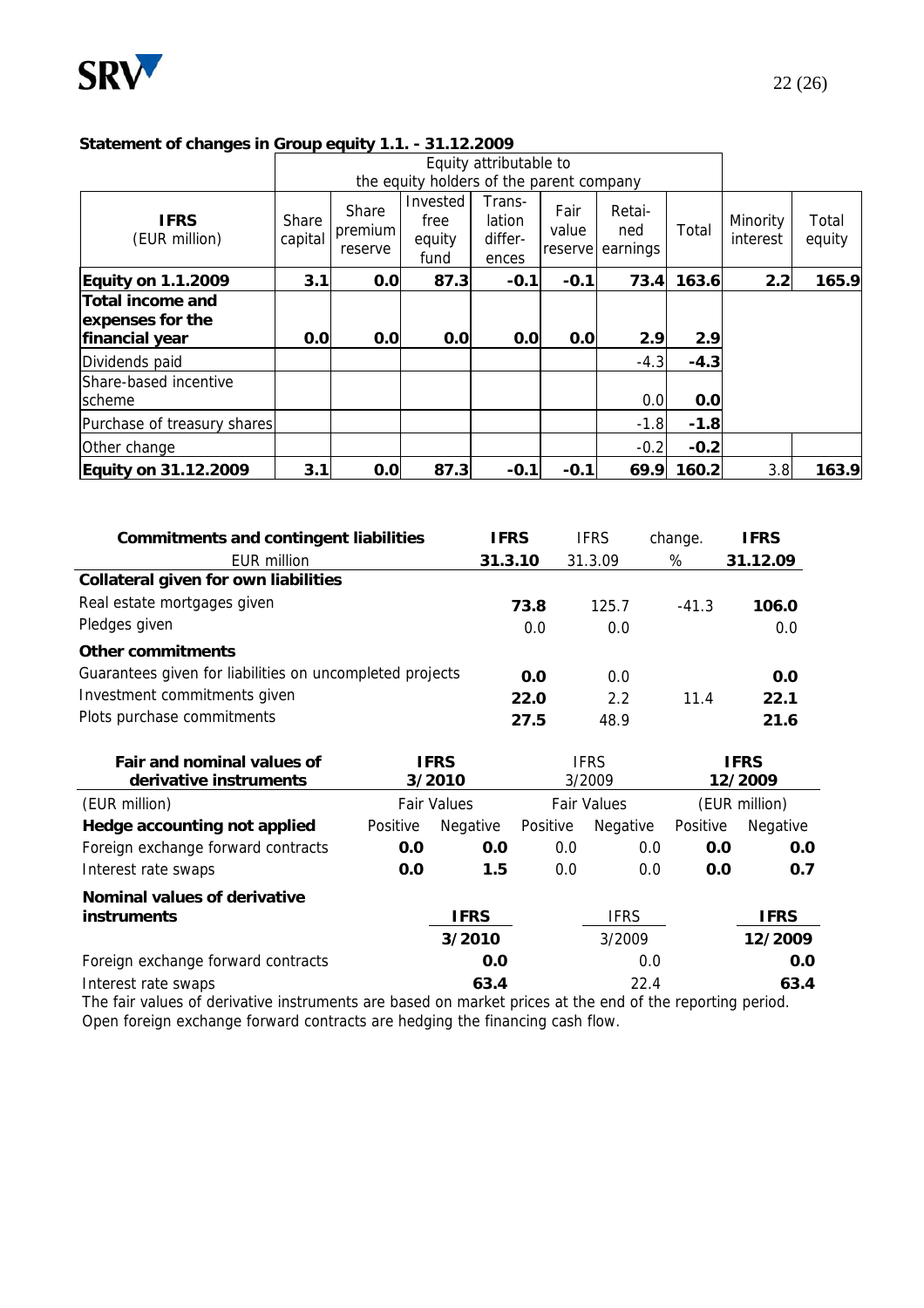

# **2. Group and Segment information by quarter**

| <b>SRV Group</b>                        | <b>IFRS</b> | <b>IFRS</b> | <b>IFRS</b> | <b>IFRS</b> | <b>IFRS</b> |
|-----------------------------------------|-------------|-------------|-------------|-------------|-------------|
| (EUR million)                           | $1 - 3/10$  | 10-12/09    | 7-9/09      | $4 - 6/09$  | $1 - 3/09$  |
| Revenue                                 | 95.0        | 120.1       | 87.3        | 96.0        | 87.0        |
| Operating profit                        | 1.6         | 2.7         | 2.3         | 3.9         | 1.8         |
| Financial income and expenses,          |             |             |             |             |             |
| total                                   | $-1.4$      | $-0.5$      | $-1.2$      | $-1.0$      | $-1.5$      |
| Profit before taxes                     | 0.2         | 2.2         | 1.1         | 2.9         | 0.3         |
| Order backlog <sup>1)</sup>             | 530.0       | 481.6       | 465.8       | 461.1       | 458.5       |
| New agreements                          | 140.6       | 120.4       | 86.2        | 98.2        | 91.3        |
| Earnings per share, eur                 | $-0.01$     | 0.03        | 0.01        | 0.04        | 0.00        |
| Equity per share, eur $1$ )             | 4.36        | 4.48        | 4.45        | 4.44        | 4.40        |
| Share price, eur <sup>1)</sup>          | 6.41        | 5.89        | 5.64        | 4.18        | 3.00        |
| Equity ratio, $%$ <sup>1)</sup>         | 37.0        | 41.3        | 40.9        | 40.1        | 40.5        |
| Net interest bearing debt <sup>1)</sup> | 199.8       | 179.9       | 189.8       | 186.8       | 172.6       |
| Net gearing ratio, $% ^{1}$             | 132.3       | 109.8       | 116.3       | 116.6       | 107.1       |
|                                         |             |             |             |             |             |
| <b>Revenue</b>                          | <b>IFRS</b> | <b>IFRS</b> | <b>IFRS</b> | <b>IFRS</b> | <b>IFRS</b> |
| (EUR million)                           | $1 - 3/10$  | 10-12/09    | 7-9/09      | $4 - 6/09$  | $1 - 3/09$  |
| <b>Business Premises</b>                | 54.7        | 66.9        | 40.2        | 46.1        | 54.8        |
| Housing                                 | 38.3        | 49.9        | 39.7        | 42.4        | 26.6        |
| International                           | 2.0         | 3.4         | 7.4         | 7.6         | 5.6         |
| <b>Other Operations</b>                 | 2.5         | 2.3         | 2.1         | 2.1         | 2.2         |
| Eliminations                            | $-2.5$      | $-2.3$      | $-2.1$      | $-2.1$      | $-2.2$      |
| Group, total                            | 95.0        | 120.1       | 87.3        | 96.0        | 87.0        |
|                                         |             |             |             |             |             |
| <b>Operating profit</b>                 | <b>IFRS</b> | <b>IFRS</b> | <b>IFRS</b> | <b>IFRS</b> | <b>IFRS</b> |
| (EUR million)                           | $1 - 3/10$  | 10-12/09    | 7-9/09      | $4 - 6/09$  | $1 - 3/09$  |
| <b>Business Premises</b>                | 4.3         | 4.3         | 3.1         | 4.6         | 5.9         |
| Housing                                 | 2.4         | 1.9         | 1.3         | 2.3         | $-0.1$      |
| International                           | $-3.9$      | $-2.0$      | $-1.3$      | $-1.9$      | $-2.5$      |
| <b>Other Operations</b>                 | $-1.2$      | $-1.4$      | $-0.7$      | $-1.0$      | $-1.6$      |
| Eliminations                            | $-0.1$      | $-0.2$      | $-0.1$      | 0.0         | 0.0         |
| Group, total                            | 1.6         | 2.7         | 2.3         | 3.9         | 1.8         |
|                                         |             |             |             |             |             |
| <b>Operating profit</b>                 | <b>IFRS</b> | <b>IFRS</b> | <b>IFRS</b> | <b>IFRS</b> | <b>IFRS</b> |
| $(\%)$                                  | $1 - 3/10$  | 10-12/09    | 7-9/09      | $4 - 6/09$  | $1 - 3/09$  |
| <b>Business Premises</b>                | 7.9         | 6.5         | 7.7         | 10.0        | 10.8        |
| Housing                                 | 6.3         | 3.8         | 3.4         | 5.3         | $-0.4$      |
| International                           | $-197.5$    | $-58.4$     | $-17.6$     | $-25.6$     | $-44.4$     |
| Group, total                            | 1.6         | 2.2         | 2.6         | 4.1         | 2.1         |
|                                         |             |             |             |             |             |
| Order backlog                           | <b>IFRS</b> | <b>IFRS</b> | <b>IFRS</b> | <b>IFRS</b> | <b>IFRS</b> |
| (EUR million)                           | 31.3.10     | 31.12.09    | 30.9.09     | 30.6.09     | 31.3.09     |
| <b>Business Premises</b>                | 331.7       | 255.3       | 252.0       | 224.3       | 252.8       |
| Housing                                 | 174.3       | 201.7       | 187.5       | 206.1       | 174.3       |
| International                           | 24.0        | 24.6        | 26.3        | 30.7        | 31.5        |
| Group, total                            | 530.0       | 481.6       | 465.8       | 461.1       | 458.5       |
| - sold order backlog                    | 389         | 317         | 325         | 306         | 291         |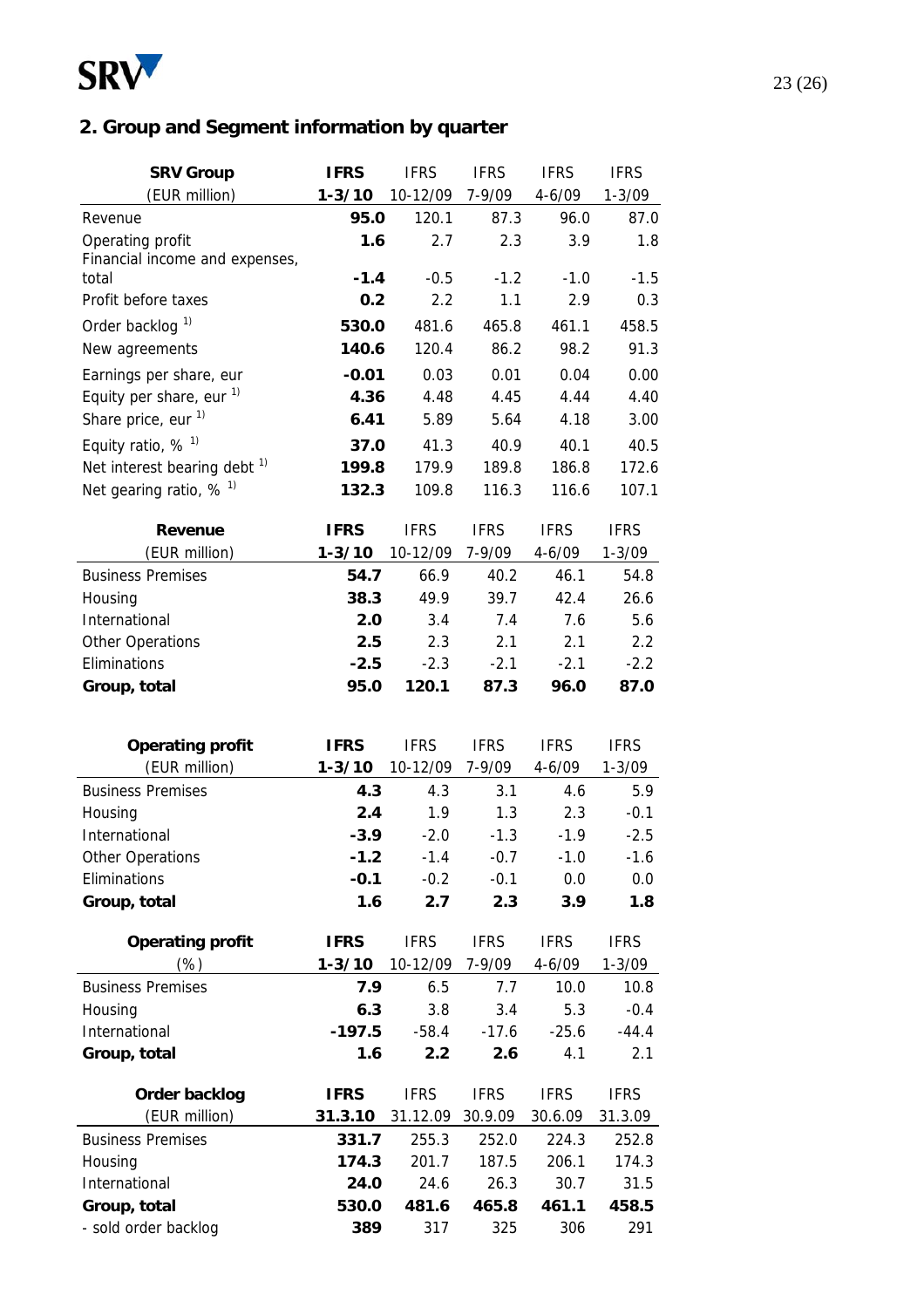

| - unsold order backlog        | 141         | 165         | 141         | 155         | 168         |  |
|-------------------------------|-------------|-------------|-------------|-------------|-------------|--|
| <b>Invested capital</b>       | <b>IFRS</b> | <b>IFRS</b> | <b>IFRS</b> | <b>IFRS</b> | <b>IFRS</b> |  |
| (EUR million)                 | 31.3.10     | 31.12.09    | 30.9.09     | 30.6.09     | 31.3.09     |  |
| <b>Business Premises</b>      | 56.2        | 42.0        | 61.0        | 77.0        | 69.2        |  |
| Housing                       | 121.6       | 122.9       | 124.1       | 137.0       | 136.7       |  |
| International                 | 173.6       | 176.3       | 165.6       | 152.0       | 150.5       |  |
| Other and eliminations        | 6.0         | 7.7         | 6.2         | $-12.2$     | $-14.0$     |  |
| Group, total                  | 357.5       | 349.0       | 356.9       | 353.8       | 342.3       |  |
| <b>Residential production</b> |             |             |             |             |             |  |
| in Finland (units)            | $1 - 3/10$  | 10-12/09    | 7-9/09      | $4 - 6/09$  | $1 - 3/09$  |  |
| Start-ups                     | O           | 247         | $\Omega$    | $\Omega$    | 4           |  |
| Sold                          | 95          | 86          | 43          | 51          | 27          |  |
| Completed <sup>1)</sup>       | 16          | 64          | 37          | 93          | 58          |  |

| Completed and unsold <sup>1)</sup> | 138 | -171 | 161  | 185  | 156. |
|------------------------------------|-----|------|------|------|------|
| Under construction 1               | 247 | 263  | 80.  | 118  | -211 |
| - of which unsold <sup>1)</sup>    | 169 | -231 | - 79 | 100. | 180. |
|                                    |     |      |      |      |      |

1) at the end of the period

### **3. Segment information**

| <b>Assets</b>            | <b>IFRS</b> | <b>IFRS</b> | change.     | change. | <b>IFRS</b> |
|--------------------------|-------------|-------------|-------------|---------|-------------|
| (EUR million)            | 31.3.10     | 31.3.09     | <b>MEUR</b> | $\%$    | 31.12.09    |
| <b>Business Premises</b> | 89.8        | 90.7        | $-0.9$      | $-1.0$  | 88.7        |
| Housing                  | 148.1       | 156.7       | $-8.6$      | $-5.5$  | 151.5       |
| International            | 178.4       | 157.4       | 21.0        | 13.3    | 182.5       |
| Other Operations         | 214.8       | 171.3       | 43.4        | 25.3    | 214.5       |
| Eliminations             | $-201.1$    | $-159.0$    | $-42.1$     |         | $-219.3$    |
| Group, total             | 430.0       | 417.2       | 12.8        | 3.1     | 418.0       |
|                          |             |             |             |         |             |
| <b>Liabilities</b>       | <b>IFRS</b> | <b>IFRS</b> | change.     | change. | <b>IFRS</b> |
| (EUR million)            | 31.3.10     | 31.3.09     | <b>MEUR</b> | %       | 31.12.09    |
| <b>Business Premises</b> | 70.6        | 50.7        | 19.9        | 39.2    | 55.5        |
| Housing                  | 128.3       | 142.2       | $-14.0$     | $-9.8$  | 133.2       |
| International            | 183.0       | 160.3       | 22.7        | 14.2    | 181.7       |
| <b>Other Operations</b>  | 103.2       | 64.1        | 39.2        | 61.1    | 79.2        |
| Eliminations             | $-206.1$    | $-161.2$    | $-44.9$     |         | $-195.6$    |
| Group, total             | 279.0       | 256.0       | 22.9        | 9.0     | 254.1       |
|                          |             |             |             |         |             |
| <b>Invested capital</b>  | <b>IFRS</b> | <b>IFRS</b> | change.     | change. | <b>IFRS</b> |
| (EUR million)            | 31.3.10     | 31.3.09     | <b>MEUR</b> | %       | 31.12.09    |
| <b>Business Premises</b> | 56.2        | 69.2        | $-13.0$     | $-18.8$ | 42.0        |
| Housing                  | 121.6       | 136.7       | $-15.0$     | $-11.0$ | 122.9       |
| International            | 173.6       | 150.5       | 23.1        | 15.4    | 176.3       |
| Eliminations and other   | 6.0         | $-14.0$     | 20.1        |         | 7.7         |
| Group, total             | 357.5       | 342.3       | 15.2        | 4.4     | 349.0       |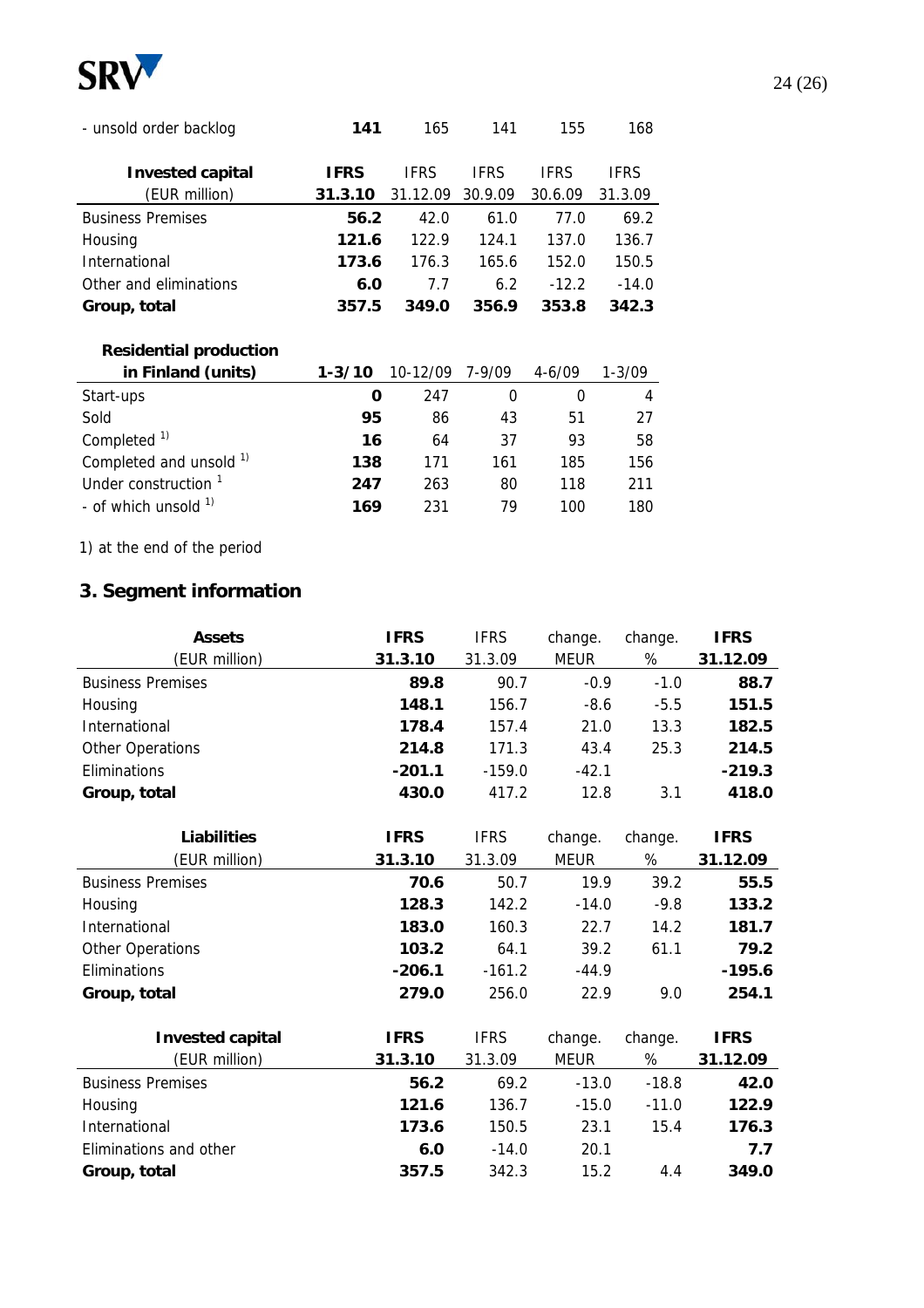

| <b>Inventories</b>                       |             | <b>IFRS</b> | <b>IFRS</b> | change.     | <b>IFRS</b>     |
|------------------------------------------|-------------|-------------|-------------|-------------|-----------------|
| (MEUR)                                   |             | 31.3.10     | 31.3.09     | <b>MEUR</b> | 31.12.09        |
| Land areas and plot-owning companies     |             | 165.9       | 144.2       | 21.7        | 153.0           |
| <b>Business Premises</b>                 |             | 27.8        | 25.0        | 2.8         | 27.8            |
| Housing                                  |             | 54.3        | 42.1        | 12.2        | 41.4            |
| International                            |             | 83.5        | 77.0        | 6.5         | 83.6            |
| Work in progress                         |             | 39.7        | 108.0       | $-68.3$     | 35.1            |
| <b>Business Premises</b>                 |             | 0.0         | 30.6        | $-30.6$     | 0.0             |
| Housing                                  |             | 21.0        | 61.4        | $-40.4$     | 21.2            |
| International                            |             | 18.7        | 15.9        | 2.8         | 14.0            |
| Shares in completed housing corporations |             |             |             |             |                 |
| and real estate companies                |             | 80.6        | 37.6        | 43.0        | 86.5            |
| <b>Business Premises</b>                 |             | 25.6        | 0.0         | 25.6        | 25.5            |
| Housing                                  |             | 50.1        | 34.2        | 15.9        | 55.5            |
| International                            |             | 4.9         | 3.3         | 1.6         | 5.5             |
| <b>Other inventories</b>                 |             | 17.7        | 17.7        | 0.1         | 17.6            |
| <b>Business Premises</b>                 |             | 5.1         | 5.0         | 0.0         | 5.1             |
| Housing                                  |             | 4.0         | 4.4         | $-0.3$      | 3.7             |
| International                            |             | 9.7         | 9.3         | 0.4         | 9.9             |
| Inventories, total                       |             | 303.9       | 307.5       | $-3.5$      | 292.2           |
| <b>Business Premises</b>                 |             | 58.5        | 60.7        | $-2.2$      | 58.4            |
| Housing                                  |             | 129.4       | 142.1       | $-12.7$     | 121.7           |
| International                            |             | 116.7       | 105.5       | 11.2        | 112.9           |
| <b>Business Premises</b>                 | <b>IFRS</b> | <b>IFRS</b> | change.     | change.     | <b>IFRS</b>     |
| (EUR million)                            | 1-3/2010    | 1-3/2009    | <b>MEUR</b> | %           | 1-12/2009       |
| Revenue                                  | 54.7        | 54.8        | $-0.1$      |             | $-0.2$<br>208.0 |
| <b>Operating profit</b>                  | 4.3         | 5.9         | $-1.6$      | $-27.3$     | 18.0            |
| <b>Segment's assets</b>                  |             |             |             |             |                 |
| Non-current assets                       | 0.8         | 0.9         | $-0.1$      |             | $-8.0$<br>0.9   |
| Current assets                           | 89.0        | 89.8        | $-0.9$      |             | $-1.0$<br>87.8  |
| <b>Total assets</b>                      | 89.8        | 90.7        | $-0.9$      |             | $-1.0$<br>88.7  |
| <b>Segment's liabilities</b>             |             |             |             |             |                 |

Non-current liabilities **1.1** 11.2 -10.1 -90.3 **11.0** Current liabilities **69.5** 39.5 30.0 76.0 **44.5 Total liabilities 70.6** 50.7 19.9 39.2 **55.5 Invested capital at end of period 56.2** 69.2 -13.0 -18.8 **42.0** Return on investment, %1) **36.8 36.4 35.2 Order backlog at end of period 331.7** 252.8 79.0 31.2 **255.3**